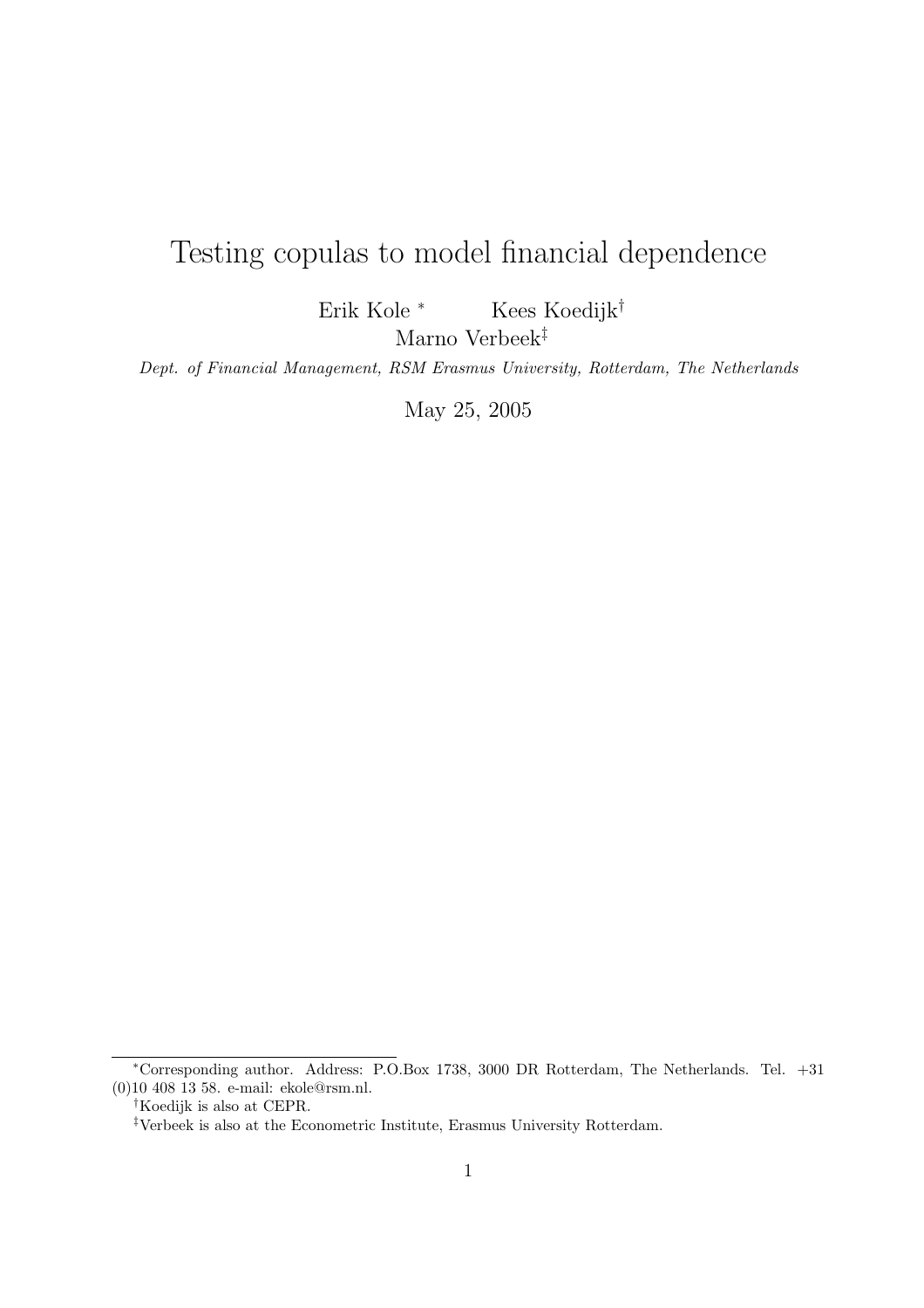# Testing copulas to model financial dependence

#### Abstract

Copulas offer economic agents facing uncertainty a powerful and flexible tool to model dependence between random variables and are preferable to the traditional, correlation-based approach. In this paper we show how standard tests for the fit of a distribution can be extended to copulas. Because they can be applied to any copula and because they are based on a direct comparison of a given copula with observed data, these tests are preferable to existing, indirect tests. We illustrate the tests by selecting a copula to manage the risk of a well diversified portfolio consisting of stocks, bonds and real estate. They provide clear evidence in favor of the Student's t copula, and reject both the correlation-based Gaussian and the extreme value-based Gumbel copula. A detailed inspection of the tails reveals that the Student's  $t$  copula accurately captures the risk of joint downside movements, while it is underestimated by the Gaussian and overestimated by the Gumbel copula. Because existing tests that focus on bivariate tail dependence fail to unambiguously select from these three alternatives, the results indicate the superiority of our approach to test and select copulas for modelling dependence.

Key words: financial dependence, copulas, distributional tests, tail dependence JEL classification: G11, C12, C14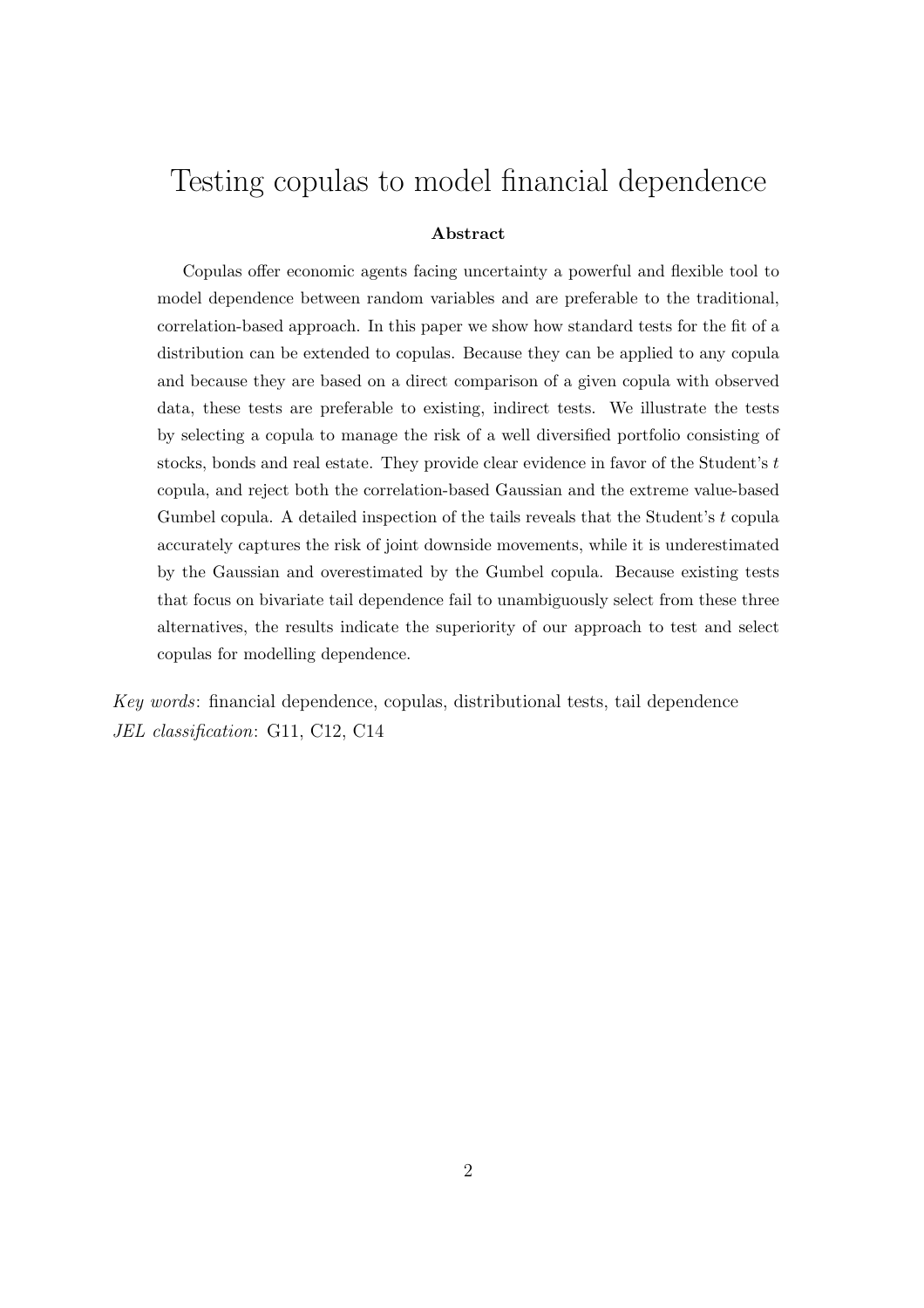# 1 Introduction

Modelling dependence is of key importance to all economic fields in which uncertainty plays a large role. It is a crucial element of decision making under uncertainty and risk analysis. Consequently, an inappropriate model for dependence can lead to suboptimal decisions and inaccurate assessments of risk exposures. Traditionally, correlation is used to describe dependence between random variables, but recent studies have ascertained the superiority of copulas to model dependence, as they offer much more flexibility than the correlation approach. Clemen and Reilly (1999) discuss the application of copulas in decision marking, Frees and Valdez (1998) show the use of copulas in actuarial risk analyses, while Embrechts et al. (2002) advocate using copulas in finance. An important reason to consider other copulas than the correlation-implied Gaussian copula is its failure to capture dependence between extreme events. However, up to now no consensus has been reached on which copula to use in specific applications or on how to test the accuracy of a specific copula.

In this paper we propose a new procedure to determine which copula to use. Generally, theory offers little guidance in choosing a copula, making the selection an empirical issue. Since a copula is equivalent to a distribution, we consider traditional tests designed for the fit of a distribution on a sample. We show how modifications of the Kolmogorov-Smirnov test and the Anderson-Darling test can be applied. These tests are based on a direct comparison of the dependence implied by the copula with the dependence observed in the data. If dependence over the complete distribution is important, as in the case of investment decisions, the Kolmogorov-Smirnov tests can be chosen because of their focus on the fit in the distribution's center. If dependence of extreme values is of interest, as in the case of risk management, the Anderson-Darling tests are preferable, because they pay more attention to the tails. Using these direct tests of the fit of a copula has several advantages over alternative approaches proposed in the literature. First of all, it is applicable to any copula, not only to the Student's t and Gaussian copula. Second, it can be used for copulas of any dimension, not only for bivariate copulas. Third, it indicates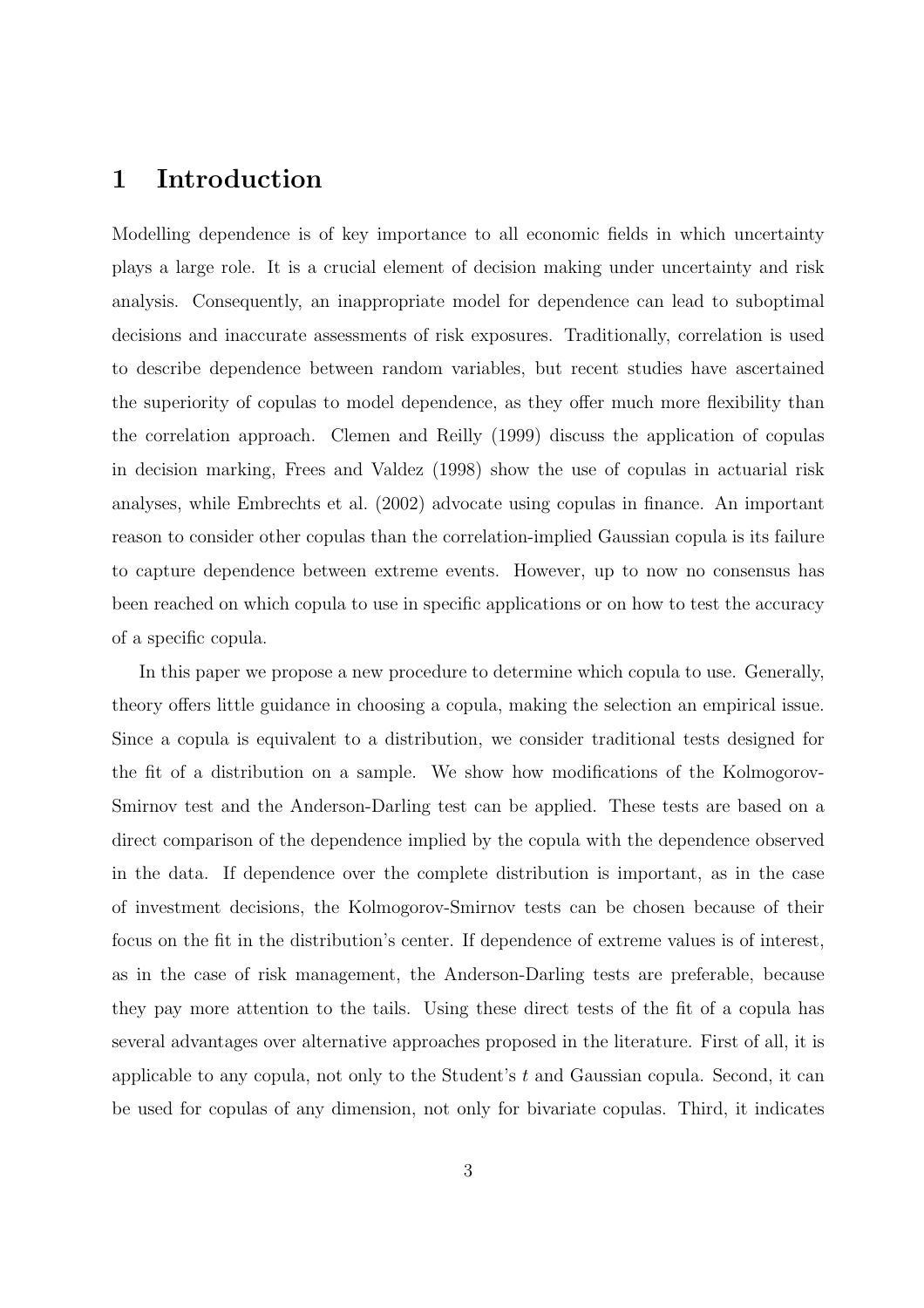whether a copula captures the observed dependence accurately, and not only whether it can be rejected against another specific copula. Finally, if the tests that we propose for selecting a copula are used, the decision is based on the complete dependence pattern, contrary to selection procedures that consider only part of the dependence pattern (i.e. dependence of extreme observations).

We apply the tests to select a copula for the risk management of an asset portfolio consisting of stocks, bonds and real estate, which are among the main asset classes available to investors. As investors are typically averse to downside risk, it is important to capture the risk of joint downside movements of the asset prices, without failing to exploit the diversification possibilities that the assets offer. This is particularly relevant for the allocation over the different asset classes, which is generally the first step of portfolio construction, because this step should realize most diversification advantages. Therefore, we consider the Gaussian, the Student's t and the Gumbel copula to model the dependence. The Gaussian copula is the traditional candidate for modelling dependence. The Student's t copula is a natural second candidate, because it can capture dependence in the tails without giving up flexibility to model dependence in the center. We include the Gumbel copula, because it is directly related to multivariate extensions of extreme value theory, which has gained popularity in risk management over the last decade (see e.g. Longin, 2000). To make proper inferences of extreme events, we base our analysis on six years of daily returns of US indexes that represent the asset classes. Our procedure provides clear evidence against the Gaussian and Gumbel copulas, but does not reject the Student's t copula. As a comparison, we apply the approach of Poon et al. (2004), which is based on bivariate dependence in the tails and show that it does not facilitate a decision. A detailed comparison of the tail behavior present in the data with the tail behavior of the copulas shows the importance of choosing an appropriate copula for risk management. While the Gaussian copula leads to a serious underestimation of the risk of joint downside movements and the Gumbel copula overestimates it, the Student's  $t$  copula captures this risk accurately. Moreover, these differences are statistically significant.

Our study adds to the ongoing debate on modelling dependence in finance, particularly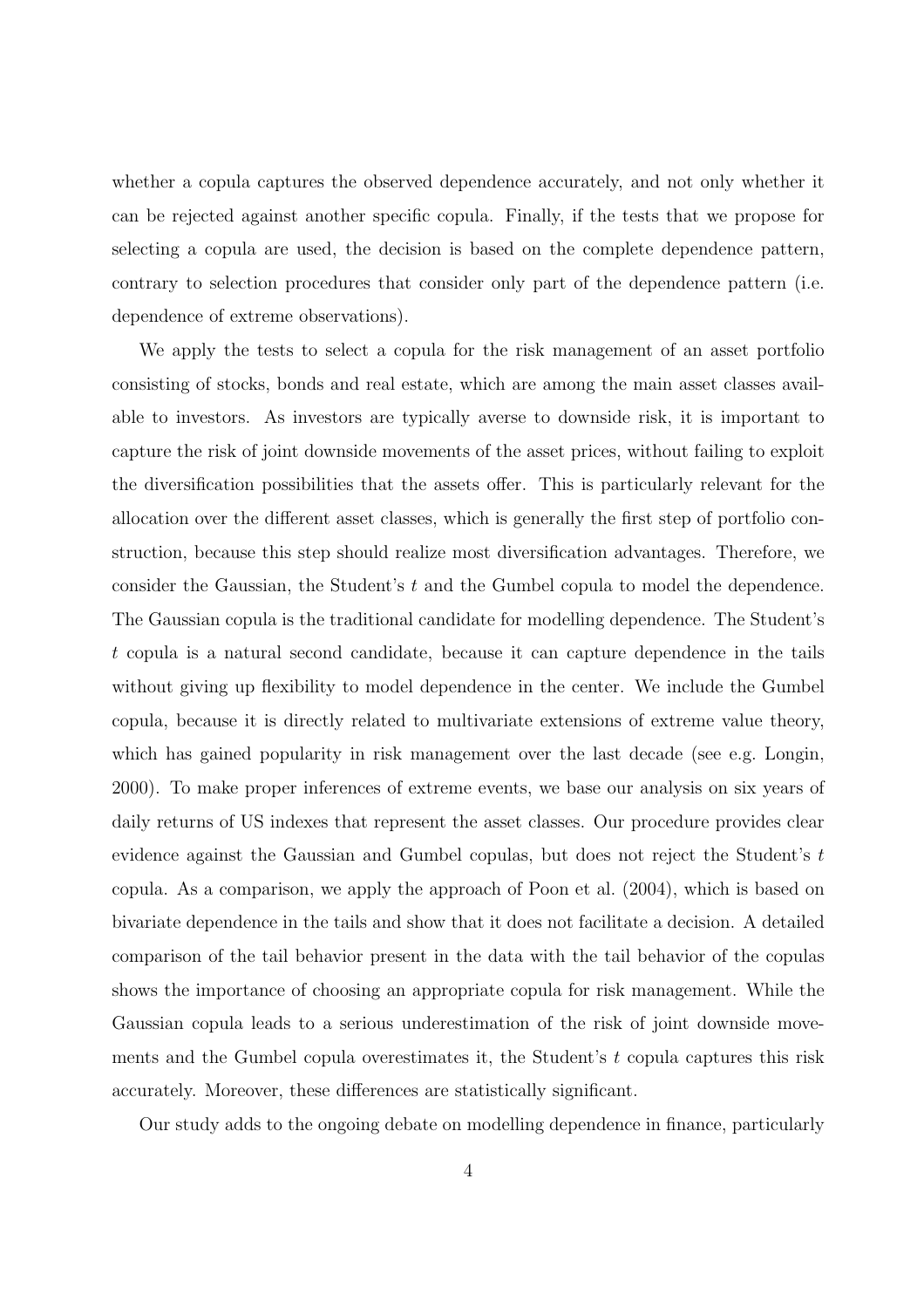regarding asset returns. This debate concentrates not only on which copula to use, but also on the methods used to make the selection. Different authors have proposed different methods, based on either dependence in the tails<sup>1</sup>, likelihood ratio tests<sup>2</sup>, correlations conditional on the size of returns<sup>3</sup> or regime switching models<sup>4</sup>. However, contrary to our approach, none of these methods tests directly the fit of a dependence model. Moreover, the recent methods based on dependence in the tails can only handle bivariate dependence and take only part of the dependence pattern into account. Likelihood ratio tests can only handle nested copulas, while the methods based on size-conditional correlations are sensitive to (corrections for) biases (see Corsetti et al., 2005). Regime switching models are generally difficult to combine with copulas. Finally, the evidence supplied by the different methods on relatively similar data sets is mixed. We try to overcome the drawbacks of these existing methods by proposing tests that relate directly to the fit of a dependence model. We extend the work of Malevergne and Sornette (2003), who only consider the Gaussian copula.

The remainder of this article is structured as follows. Section 2 discusses the tests and their application to the Gaussian, the Student's t and the Gumbel copulas. In Section 3 we show how to use the tests to select a copula to model dependence in a risk management application. We demonstrate the advantages of our approach by comparing it with the testing procedure in Poon et al. (2004). A detailed analysis of tail behavior shows the importance of choosing the right copula. Section 4 concludes.

<sup>1</sup>See Hartmann et al. (2004), Poon et al. (2004) and Longin and Solnik (2001).

 $2$ See Mashal et al. (2003) and Mashal and Zeevi (2002).

<sup>3</sup>See Ang and Chen (2002), Campbell et al. (2003), Campbell et al. (2002), Forbes and Rigobon (2002) and Loretan and English (2000).

<sup>4</sup>See Ang and Bekaert (2002), Edwards and Susmel (2001) and Ramchand and Susmel (1998).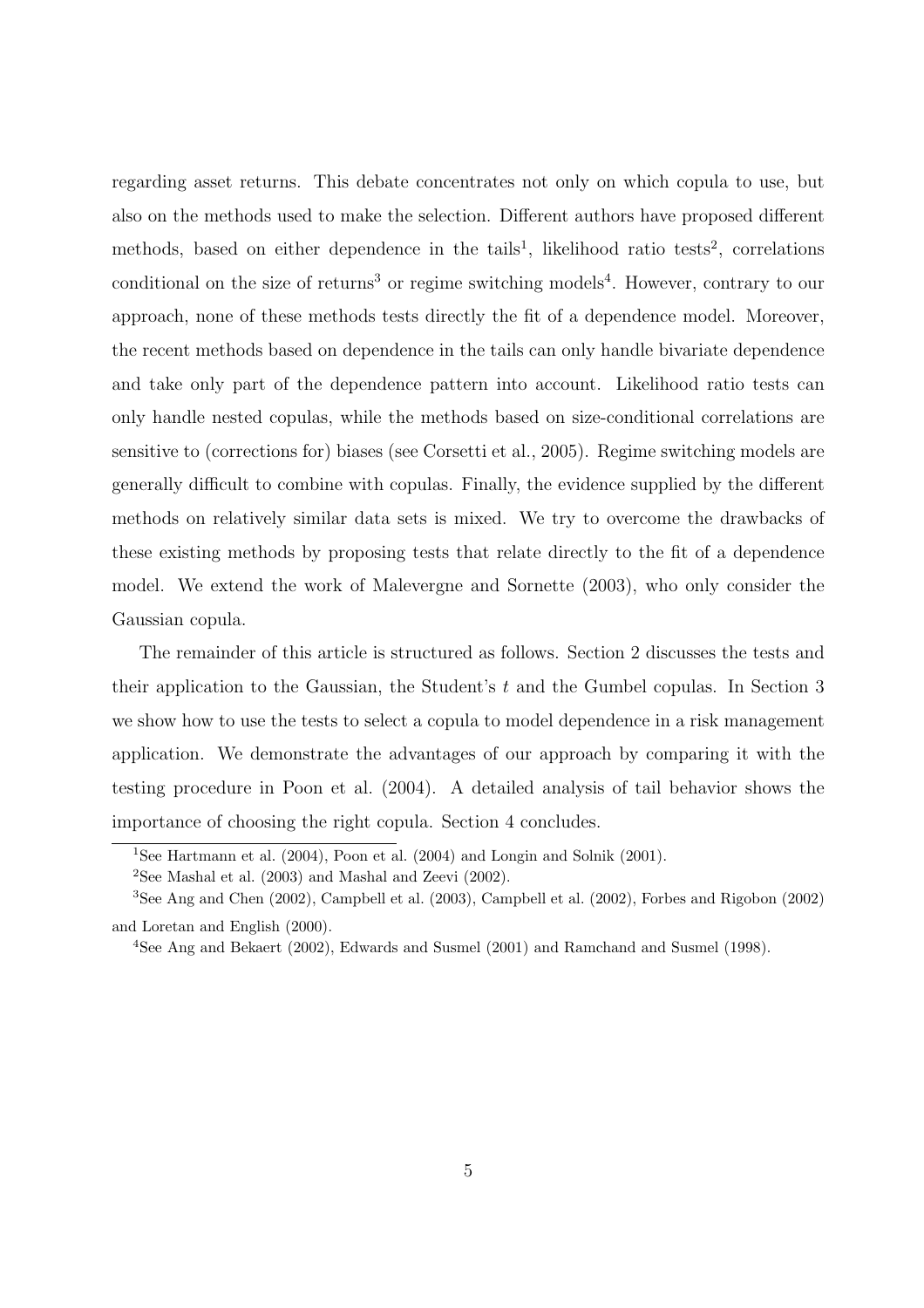# 2 A procedure to test the fit of copulas

In this section we explain how the Kolmogorov-Smirnov and Anderson-Darling tests can be implemented for copulas. We start with a short introduction on copulas.<sup>5</sup> In the second subsection we present the tests, followed by a discussion of the implementation in the third subsection.

### 2.1 Copulas

Dependence between random variables can be modelled by copulas. A copula enables the calculation of the joint probability of events from the marginal probabilities of each event. This makes copulas attractive, as the univariate marginal behavior of random variables can be modelled separately from their dependence. For a random vector  $X$  of size  $n$  with marginal cumulative density functions  $F_i$ , the copula with cdf  $C(\cdot)$  gives the cumulative probability for the event  $x$ :

$$
P(X \le x) = C(F_1(x_1), \dots, F_n(x_n)).
$$
\n(1)

The applicability of copulas is wide, as Sklar (1959) proves that each multivariate distribution with continuous marginals has a unique copula representation. Moreover, any function  $C : [0, 1]$ <sup>n</sup>  $\rightarrow$  [0, 1] satisfying some regularity restrictions implies a copula.<sup>6</sup>

Tail dependence is an important property of copulas. It describes the behavior of copulas when the values of the marginal cdf  $F_i$  reach their bounds zero (lower tail dependence) or one (upper tail dependence) and is defined as the limiting probability that a subset of the variables in  $X$  has extreme values, given that the complement has extreme values.<sup>7</sup> If the limiting probability equals zero, a copula exhibits tail independence; if the probability exceeds zero, it exhibits tail independence.

<sup>5</sup>A more rigorous treatment of copulas can be found in Joe (1997) and Nelsen (1999). For a discussion applied to finance we refer to Cherubini et al.  $(2004)$  and Bouyé et al.  $(2000)$ .

 ${}^{6}$ See Definition 1 in Embrechts et al. (2002).

<sup>7</sup>Joe (1997) Sec. 2.1.10 gives a definition for the bivariate case, which is generalized by Schmidt and Stadmüller (2003) to  $n > 2$  dimensions.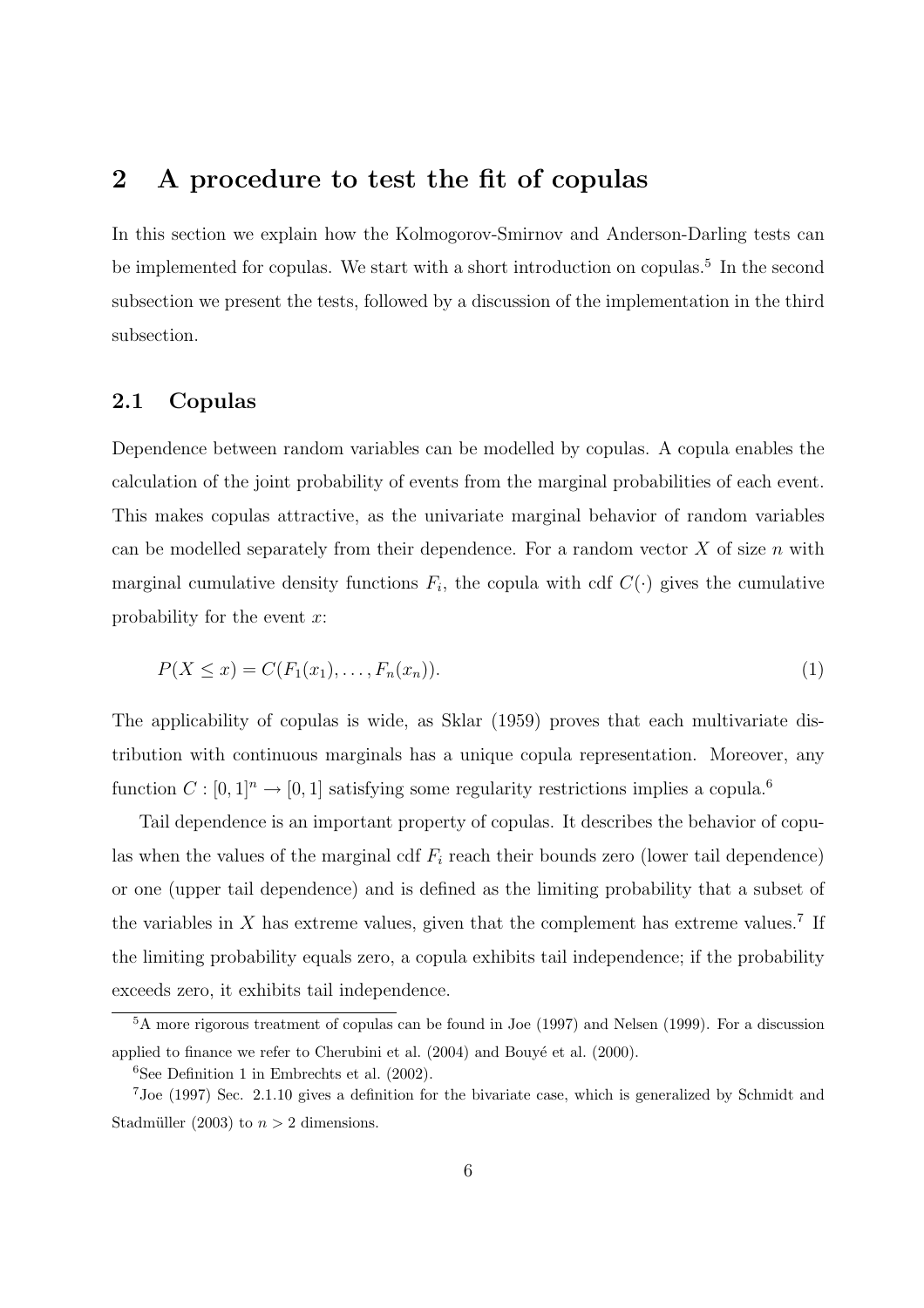The traditional use of correlation to model dependence implies using the Gaussian copula which has cdf:

$$
C_n^{\Phi}(u; \Omega) = \Phi_n(\Phi^{-1}(u_1), \dots, \Phi^{-1}(u_n); \Omega), \tag{2}
$$

where u is a vector of marginal probabilities,  $\Phi_n$  denotes the cdf for the n-variate standard normal distribution with correlation matrix  $\Omega$ , and  $\Phi^{-1}$  is the inverse of the cdf for the univariate standard normal distribution. For imperfect correlated variables, the Gaussian copula implies tail independence.

Closely related to the Gaussian copula is the Student's t copula, with cdf:

$$
C_n^{\Psi}(u; \Omega, \nu) = \Psi_n(\Psi^{-1}(u_1; \nu), \dots, \Psi^{-1}(u_n; \nu); \Omega, \nu), \tag{3}
$$

where  $\Psi_n$  denotes the cdf of an *n*-variate Student's t distribution with correlation matrix Ω and degrees of freedom parameter  $\nu > 2$ , and  $\Psi^{-1}$  is the inverse of the cdf for the univariate Student's t distribution with mean zero, dispersion parameter equal to one and degrees of freedom  $\nu$ . The Gaussian and Student's t copula belong to the class of elliptic copulas. A higher value for  $\nu$  decreases the probability of tail events. As the Student's t copula converges to the Gaussian copula for  $\nu \to \infty$ , the Student's t copula assigns more probability to tail events than the Gaussian copula. Moreover, the Student's t copula exhibits tail dependence (even if correlation coefficients equal zero). For  $\nu > 30$ , differences between the Student's t and Gaussian copula are negligible.

The third copula we consider in the paper is the Gumbel copula, which belongs to the class of Archimedean copulas. The Gumbel copula is an extreme value copula.<sup>8</sup> Its standard cdf is given by

$$
C_n^G(u;a) = \exp\left(-\left(\sum_{i=1}^n \left(-\log u_i\right)^a\right)^{1/a}\right),\tag{4}
$$

with  $\alpha \geq 1$ , where  $\alpha = 1$  implies independence. Because this standard cdf implies the same dependence between all combinations of marginal variables  $u_i$ , we use the extension

<sup>8</sup>Joe (1997) provides a detailed, general discussion of extreme value theory in relation to copulas, while Bouyé (2002) discusses it from a risk management perspective.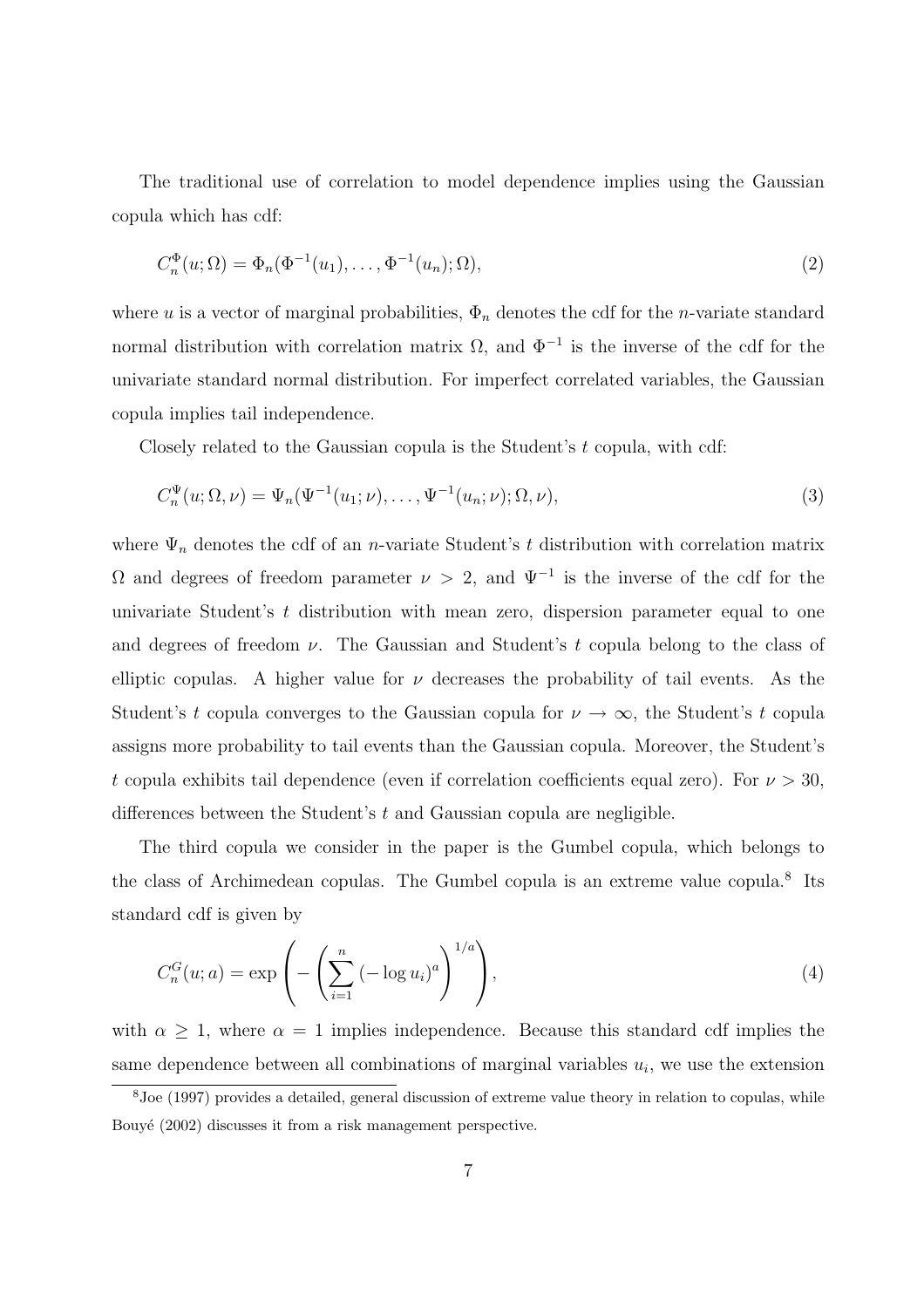of the standard Gumbel copula proposed by Bouyé  $(2002)$ . He uses a recursive definition, in which the dependence of the marginal probability  $u_{i+1}$  with the preceding marginal probabilities  $u_1, \ldots, u_i$  is characterized by a specific parameter  $a_i$ :

$$
C_n^B(u_1, \dots, u_n; a_1, \dots, a_{n-1}) =
$$
\n
$$
\begin{cases}\nC_2^G(u_1, u_2; a_1) & \text{if } n = 2 \\
C_2^G(C_{n-1}^B(u_1, \dots, u_{n-1}; a_1, \dots, a_{n-2}), u_n; a_{n-1}) & \text{if } n > 2,\n\end{cases}
$$
\n(5)

with  $\alpha_1 \geq \alpha_2 \geq \ldots \geq \alpha_{n-1} \geq 1$ .  $C_2^G$  denotes the standard bivariate Gumbel copula as defined in Eq. 4. The restrictions on the  $\alpha$ 's impose a descending dependence order: the dependence between  $u_1$  and  $u_2$  is at least as strong as the dependence between  $u_1$  and  $u_2$ on the one hand and  $u_3$  on the other. The ordering of the variables is therefore important. The Gumbel copula exhibits upper tail dependence but lower tail independence, which can be reversed by using the survival copula.<sup>9</sup>

### 2.2 Test statistics for the fit of copulas

The tests we propose belong to the large class of test statistics for the fit of distributions. Suppose we want to test whether a specific distribution for a random variable accurately fits the corresponding observations. Under the hypothesis that this is the case, the empirical cumulative distribution of the observations  $F_E$  will converge to the hypothesized cumulative distribution  $F_H$  almost surely, as stated by the Glivenko-Cantelli theorem (see Mittelhammer, 1996, p. 313). Therefore, we can use the deviations of the empirical distribution from the hypothesized distribution to test the fit. Let  $x_t$  be a realization of the

<sup>&</sup>lt;sup>9</sup>The cumulative joint probability of events u is calculated by the survival copula:  $P(U \le u) = \overline{C}(t_n-u)$ , where  $\bar{C}$  denotes the joint survival function. For a random vector X with (multivariate) density function  $F(x)$  (not necessarily a copula) the joint survival function is defined as  $\bar{F}(x) = P(X \ge x)$ . Joe (1997) (p. 10, item 39) gives the general formula that relates  $\bar{F}$  to F (e.g. for the two dimensional case  $\bar{F}(x_1, x_2)$  =  $1 - F_1(x_1) - F_2(x_2) + F(x_1, x_2)$ , where  $F_i$  denotes a marginal distribution).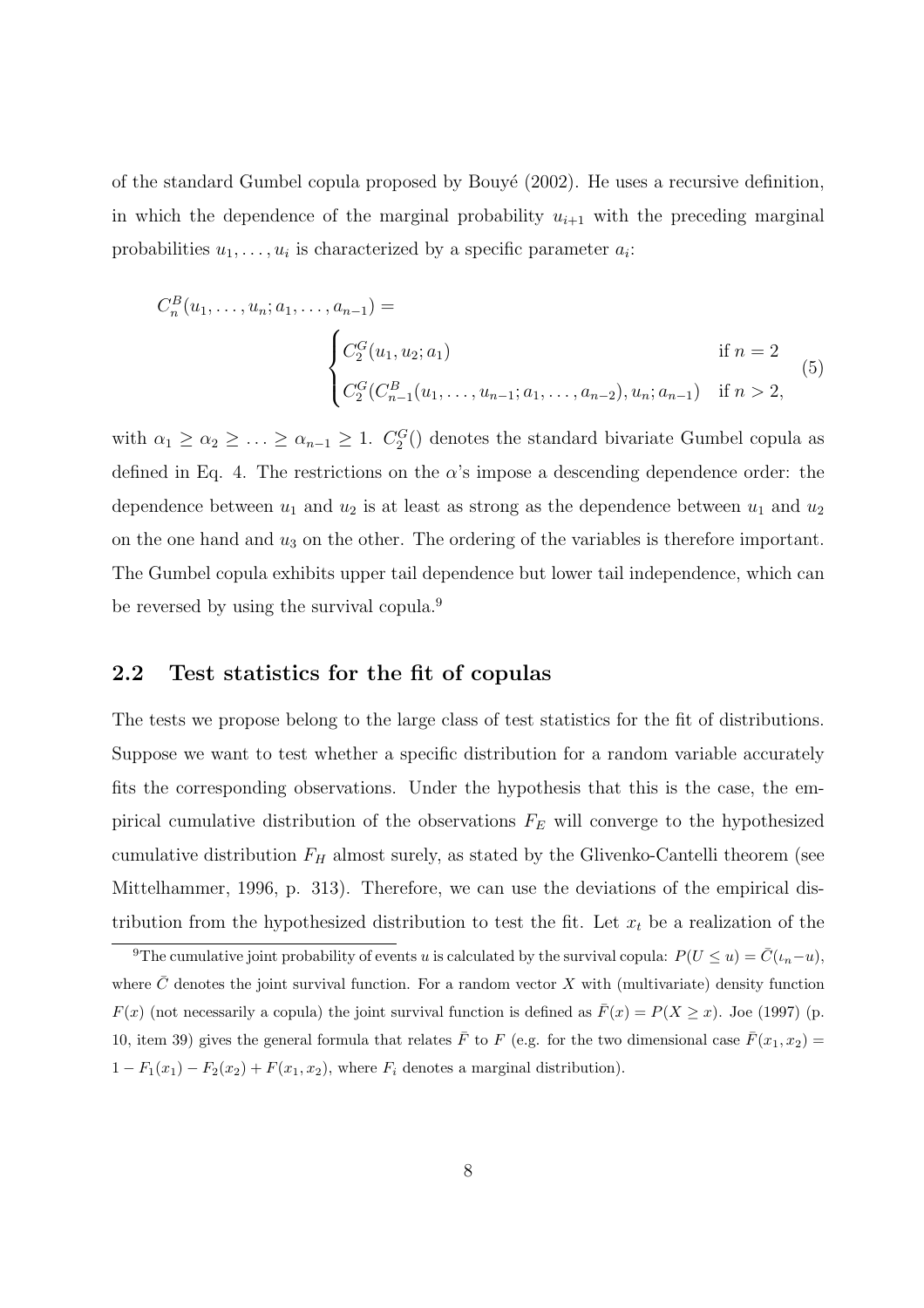random variable  $X$  out of sample of  $T$  realizations. We propose the following four statistics:

$$
D_{KS} = \max_{t} |F_E(x_t) - F_H(x_t)|;
$$
\n(6)

$$
D_{\overline{KS}} = \int_{x} |F_E(x) - F_H(x)| dF_H(x); \tag{7}
$$

$$
D_{AD} = \max_{t} \frac{|F_E(x_t) - F_H(x_t)|}{\sqrt{F_H(x_t)(1 - F_H(x_t))}};
$$
\n(8)

$$
D_{\overline{AD}} = \int_{x} \frac{|F_E(x) - F_H(x)|}{\sqrt{F_H(x)(1 - F_H(x))}} dF_H(x). \tag{9}
$$

The first distance measure is commonly referred to as the Kolmogorov-Smirnov distance, of which the second is an average. The third distance measure is known as the Anderson-Darling distance after Anderson and Darling (1952), and the fourth is again an average of it. The Kolmogorov-Smirnov distances are more sensitive to deviations in the center of the distribution, whereas the Anderson-Darling distances give more weight to deviations in the tails. The average measures are used to limit the influence of outliers. To further limit the influence of outliers in the Anderson-Darling distances, we follow Malevergne and Sornette (2003) by replacing the original  $(F_E(x_t) - F_H(x_t))^2$  term by  $|F_E(x_t) - F_H(x_t)|$ . The distributions of the statistics under the null hypothesis are nonstandard. Moreover, the parameters for the hypothesized distribution are often estimated on the same data. Therefore, simulations are necessary to evaluate the statistics.

One way to test the fit of a specific copula is to derive the test statistics directly, by transforming each observation to the corresponding marginal probabilities, based on which the distance measures are then calculated. The hypothesized and empirical copulas take the place of  $F_H$  and  $F_E$ , respectively. The empirical copula  $C_E$  based on a sample X gives the joint probability for a vector of marginal probabilities  $u$  as follows:

$$
C_E(u; \mathcal{X}) = \frac{1}{T} \sum_{t}^{T} I(x_{1,t} \leq x_1^{\lfloor u_1 \cdot T \rfloor}) \cdot \ldots \cdot I(x_{n,t} \leq x_n^{\lfloor u_n \cdot T \rfloor}), \tag{10}
$$

where  $I(\cdot)$  is the indicator function, which equals 1 if the statement in parentheses is true and zero otherwise, and  $x_i^{\lfloor u_j \cdot T \rfloor}$  $\chi_i^{[u_j]T]}$  is the k<sup>th</sup> (ascending) order statistic, k being the largest integer not exceeding  $u_j \cdot T$ .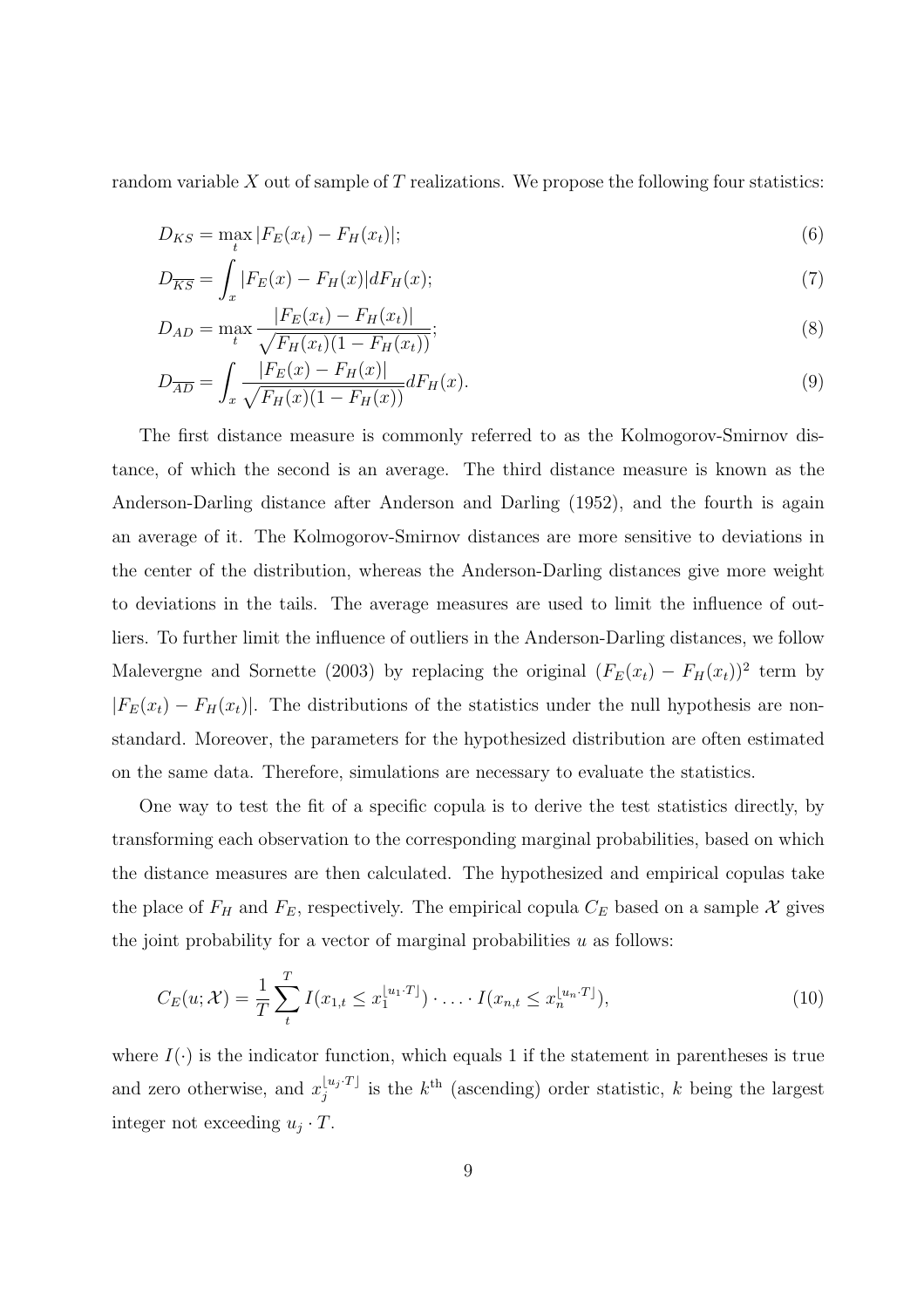Inspired by Malevergne and Sornette (2003) we propose a slightly different approach that can be applied when dealing with elliptical copulas. As the cumulative distribution functions of elliptical distributions are generally not available in closed form, calculation of the hypothesized probabilities will be computationally demanding if the number of dimensions increases. We use a faster procedure and evaluate the fit of elliptical copulas in terms of the fit of a univariate random variable. We use the property that the density functions of elliptical distributions are constant on ellipsoids. Each elliptically distributed random variable implies a univariate random variable with a specific distribution that corresponds with the radii of the ellipsoids of constant density (see Fang et al., 1990, for a formal treatment). Instead of considering the observation itself we consider the squared radius of the ellipsoid of constant density that it implies. We compare the empirical distribution of the squared radii with their theoretical distribution, which are standard distributions in case of the Gaussian and Student's t copula.

For a random vector  $U = (U_1, \ldots, U_n)'$  with marginal uniform distributions on [0, 1] and dependence given by the Gaussian copula with correlation matrix  $\Omega$ , we construct the squared radius as:

$$
Z_{\Phi} = \tilde{U}' \Omega^{-1} \tilde{U},\tag{11}
$$

where  $\tilde{U} = (\Phi^{-1}(U_1), \ldots, \Phi^{-1}(U_n))'$  and  $\Phi^{-1}(\cdot)$  is the inverse of the standard normal cdf. The random variable  $Z_{\Phi}$  has a  $\chi^2_n$ -distribution. This follows easily upon realizing that  $\tilde{U}$ has a normal distribution with correlation matrix  $\Omega$ , which makes  $Z_{\Phi}$  the sum of n squared random variables that are independently, standard normally distributed. So, starting with a sample having uniform marginal distributions, we transform each observation  $u$  to  $z =$  $\tilde{u}'\Omega^{-1}\tilde{u}$  and calculate its associated cumulative probability by the cdf of the  $\chi^2_n$ -distribution.

For the Student's t copula we use a similar transformation. Let  $V = (V_1, \ldots, V_n)'$  be a random vector with each  $V_i$  uniformly distributed on [0, 1] and dependence given by the Student's t copula with correlation matrix  $\Omega$  and degrees of freedom  $\nu$ . Now we construct the squared radius as

$$
Z_{\Psi} = \tilde{V}' \Omega^{-1} \tilde{V}/n, \tag{12}
$$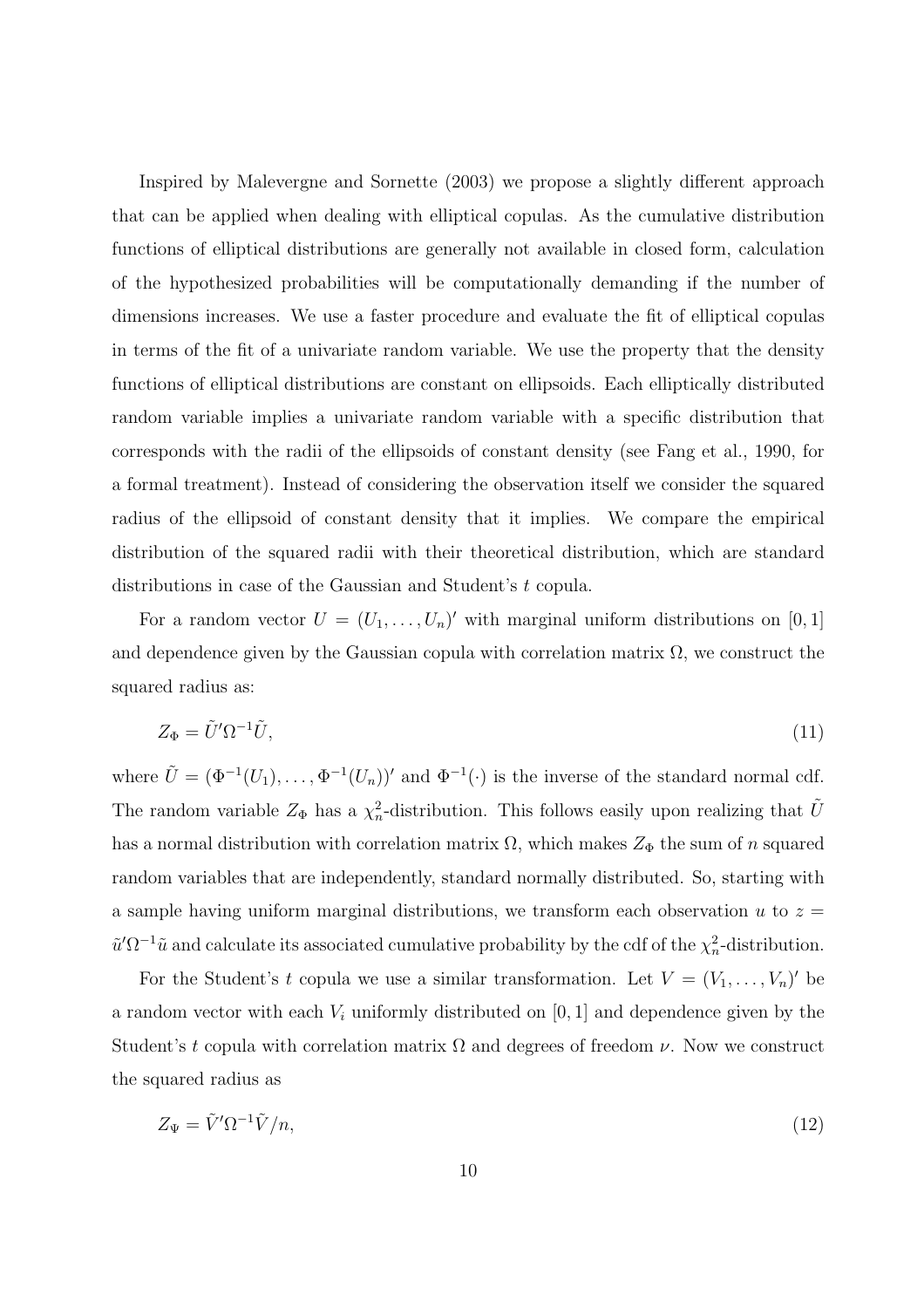where  $\tilde{V} = (\Psi^{-1}(V_1; \nu), \dots, \Psi^{-1}(V_n; \nu))'$  and  $\Psi^{-1}(V_j; \nu)$  is the inverse function of the standard Student's t distribution with degrees of freedom parameter  $\nu$ . The variable  $Z_{\Psi}$  is distributed according to an F-distribution with degrees of freedom parameters n and  $\nu$ . Note that the variable  $\tilde{V}$  has a Student's t distribution and can therefore be written as  $W/\sqrt{S/n}$ , with W being an *n*-dimensional normally distributed random variable with correlation matrix  $\Omega$  and S being a univariate random variable with a  $\chi^2_{\nu}$ -distribution. Consequently, we can write

$$
Z_{\Psi} = \frac{W'\Omega^{-1}W/n}{S/\nu},
$$

which makes  $Z_{\Psi}$  the ratio of two  $\chi^2$ -distributed variables divided by their respective degrees of freedom. Therefore, it has an  $F_{n,\nu}$  distribution. So when we test the Student's t copula, we start with a sample having uniform marginal distributions, transform each observation v to  $\tilde{v}'\Omega^{-1}\tilde{v}/n$  and calculate the cumulative probability with the cdf of the  $F_{n,\nu}$  distribution.

### 2.3 The procedure

Suppose that we want to use a specific copula with cdf C and parameters  $\theta$  to model the dependence of a random variable X for which we have a sample available of size  $T$ . The procedure that we propose to evaluate the fit of this copula consist of four steps:

Estimation step We estimate the parameters  $\theta$ . In general two approaches can be used for estimating copula parameters. For our test procedure we advocate the inference functions for margins method (IFM) (see Joe, 1997, Ch. 10). In this two-step approach the parameters for the marginal models are estimated first. In the second step, the copula parameters are estimated with the marginal distribution parameters treated as given.<sup>10</sup> It is also possible to apply maximum likelihood to jointly estimate the parameters for the marginal models and the copula. Though IFM is less efficient than one-step maximum likelihood, it is computationally more attractive and allows larger flexibility in the estimation techniques for the marginal models.

<sup>&</sup>lt;sup>10</sup>The resulting estimators  $\hat{\theta}$  belong to the general class of sequential estimators (see Newey, 1984).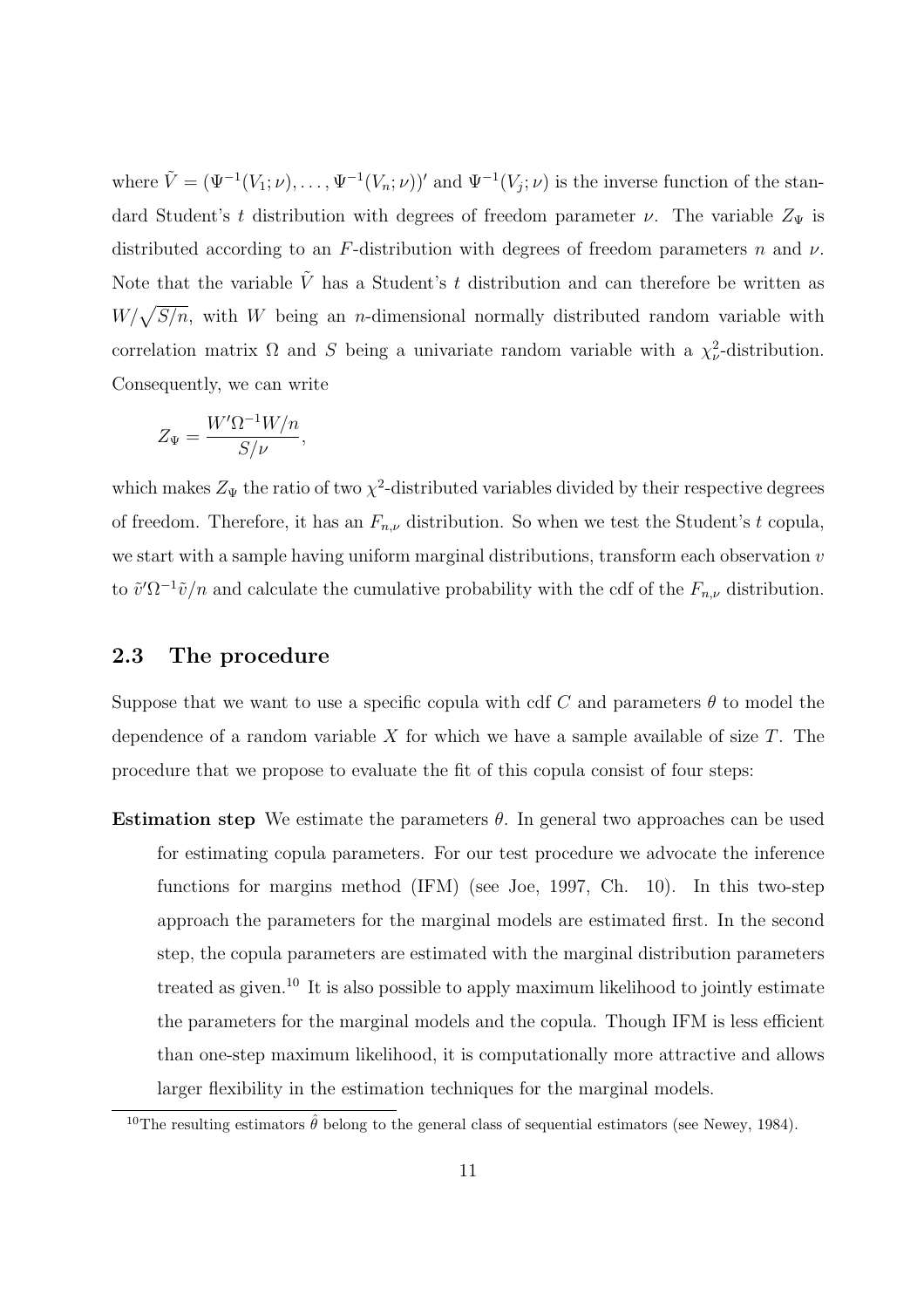- Evaluation step We evaluate the fit of the copula with the estimated parameters by calculating the four distance measures of the previous subsection. If the copulas belong to the elliptical family, we propose to base the calculation on a transformation of the uniform marginals. We use  $\hat{d}_{KS}$ ,  $\hat{d}_{\overline{KS}}$ ,  $\hat{d}_{AD}$  and  $\hat{d}_{\overline{AD}}$  to refer to the distance measures for the original sample.
- Simulation step To test whether the distance measures provide evidence for rejecting the fit of the copula, we need to construct the distribution of the distance measures under the null hypothesis. Given the form of the distance measures and the fact that the parameters of the copula are not known but estimated, simulations should be used. For each simulation, we generate a random sample of size  $T$  from the copula with parameters  $\hat{\theta}$ <sup>11</sup>. We apply the estimation and evaluation step on this simulated sample (and find a new estimate for  $\theta$ ). Each simulation yields new values for the distant measures. Combined, the simulations result in a distribution of random variables corresponding to  $\hat{d}_{KS}$ ,  $\hat{d}_{\overline{KS}}$ ,  $\hat{d}_{AD}$  and  $\hat{d}_{\overline{AD}}$ .
- Test step Finally, we use the distribution that results from the simulation step to judge the values  $\hat{d}_{KS}$ ,  $\hat{d}_{\overline{KS}}$ ,  $\hat{d}_{AD}$  and  $\hat{d}_{\overline{AD}}$ , by determining their *p*-value. *p*-values below the commonly used thresholds of 10%, 5% or 1% lead to rejection of the fit of the copula on that sample.

This procedure can be implemented straightforwardly. Note that the estimation step within the simulation step should be applied to the marginal parameters as well. If, for example, the empirical distributions are used to model the marginal distributions of the original sample, they should be used for the simulated sample too.

 $11$ Simulation techniques for copulas can be found in Bouyé et al. (2000). General simulation techniques are discussed in Devroye (1986). Aas (2004) discusses a specific simulation technique for Gumbel copulas.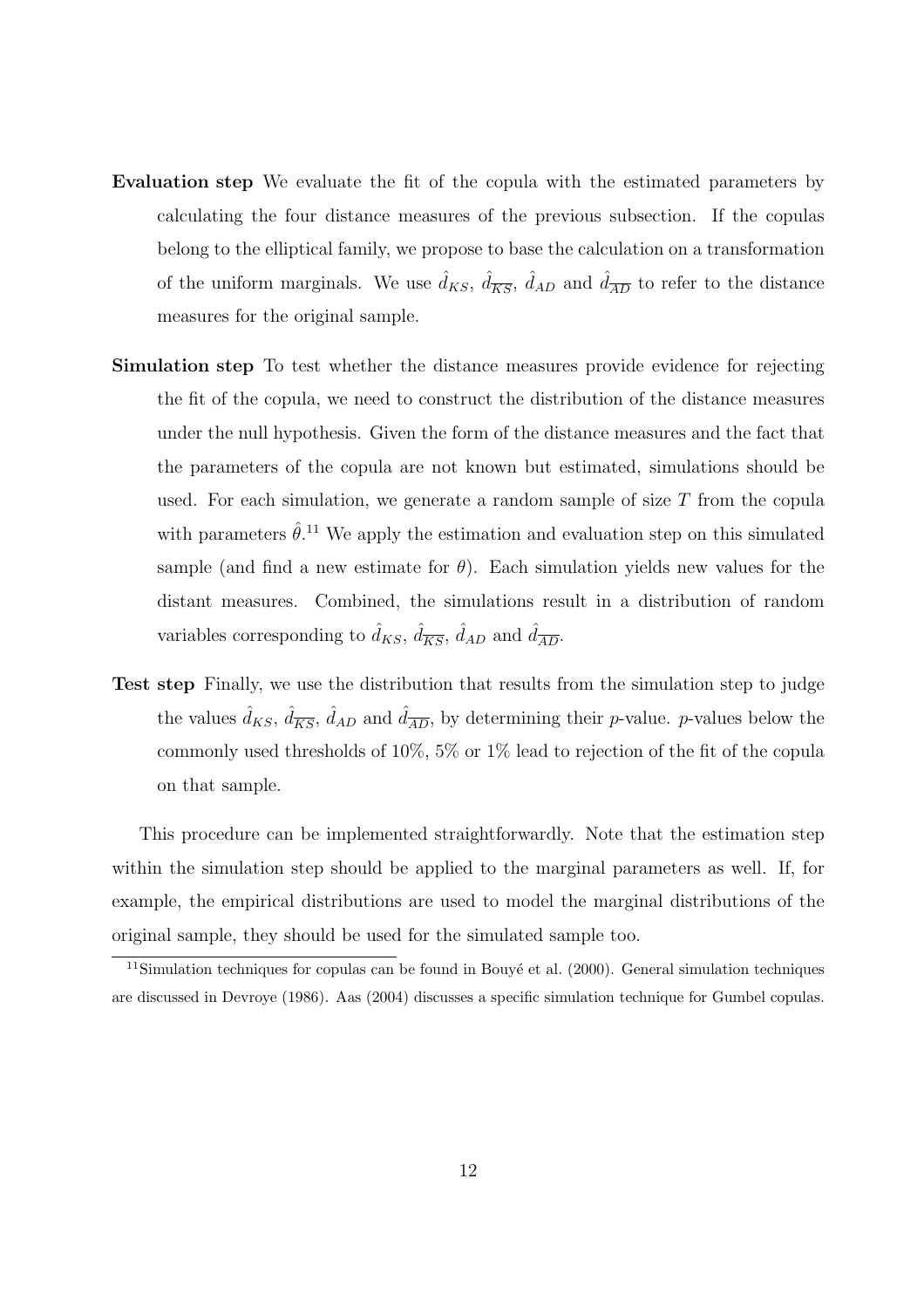# 3 A risk management application

In this section we consider three copulas to model the dependence between asset returns. The assets we consider are stocks, bonds and real estate. When investors determine their asset allocations, stocks, bonds and real estate are among the main asset classes available to them. The investor's objective is to construct a portfolio that has the optimal risk-return trade-off. The risk that a specific portfolio entails is directly related to the dependence between the portfolio's constituents. Consequently, the model used for the dependence is of key importance for the construction of an optimal asset allocation. Moreover, portfolios are often constructed by a top-down approach, in which the allocation to the different asset classes is determined first. Since dependence within asset classes is generally stronger than dependence between the different classes, this first step should ensure most diversification advantages.

Overwhelming evidence has been established that investors are sensitive to downside risk, implying that investors pay specific attention to extreme negative returns.<sup>12</sup> This makes it important to capture the risk entailed by the joint tail behavior of returns, without failing to exploit the diversification possibilities represented by the center of the return distribution. Therefore, we consider the Gaussian, the Student's t and the Gumbel copulas to model dependence. The Gaussian copula, the traditional method to model dependence, is most sensitive to the center of the distribution and implies tail independence. The Gumbel copula is most sensitive to tail dependence. Being an extreme value copula, it is an extension of the successful univariate extreme value theory techniques in risk management, as shown by Longin (2000) and Jansen et al. (2000). In their study of dependence of extreme returns Longin and Solnik (2001) and Poon et al. (2004) also use the Gumbel copula. Hennessy and Lapan (2002) consider portfolio allocations when Archimedean copulas are used to model dependence. The Student's t copula can capture

<sup>12</sup>See Kahneman and Tversky (1979) and Tversky and Kahneman (1991) for a general discussion. Benartzi and Thaler (1995) and Berkelaar et al. (2004) discuss the implications of downside risk aversion from a finance perspective.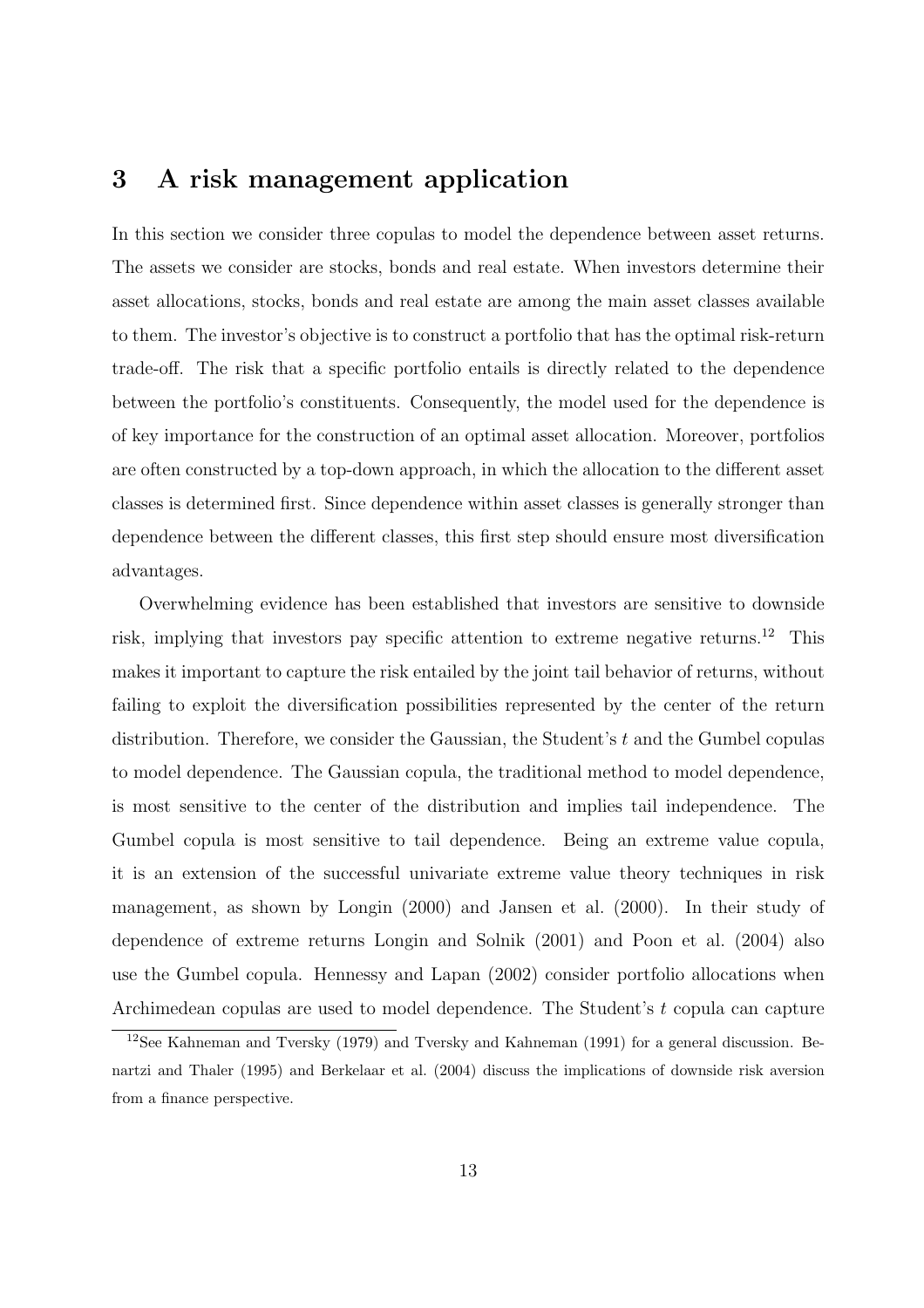both dependence in the center and the tails of the distribution, and has been proposed as alternative to the Gaussian copula by several authors including Glasserman et al. (2002), Campbell et al. (2003), Mashal et al. (2003), Valdez and Chernih (2003) and Meneguzzo and Vecchiato (2004). Though the evidence for tail dependence is actually mixed, as Longin and Solnik (2001) and Hartmann et al. (2004) find positive evidence for it in international asset returns while Poon et al. (2004) reject it by applying a different test, its importance for downside risk averse investors is large enough not to exclude it a priori.

Our procedure can be used to determine which copula should be used. If the Gaussian copula fits the data well, the center is the dominating factor and the correlation matrix suffices to describe dependence. If the Student's  $t$  fits the data well and the Gaussian does not, the Student's t captures dependence in the tails accurately while the Gaussian copula fails to do so. Since the Student's  $t$  converges to the Gaussian copula if the degrees of freedom parameter increases, a good fit of the Gaussian copula will necessarily imply a good fit of the Student's t copula for a sufficiently high value for the degrees of freedom parameter. If the Gaussian copula fits the data well, it should be preferred to the Student's t copula, as it is more parsimonious. Finally, if the Gumbel copula fits the data well, dependence in the tails is the dominating factor.

In the next subsection we introduce the data. We briefly discuss how the marginal distributions for each return can be modelled. In the second subsection we test the fit of the Gaussian, the Student's  $t$  and the Gumbel copula. We compare the outcome of the selection with the outcome from the selection method proposed by Poon et al. (2004). In the last subsection we analyze the dependence in the tails in more detail and discuss its implications for risk management.

### 3.1 Data and marginal models

We use indexes to proxy for the returns on stocks, bonds and real estate: Standard & Poor's 500 Composite Index (stocks), JP Morgan's US Government Bond Index (bonds) and the NAREIT All Index (real estate). Because we think it is important to pay attention to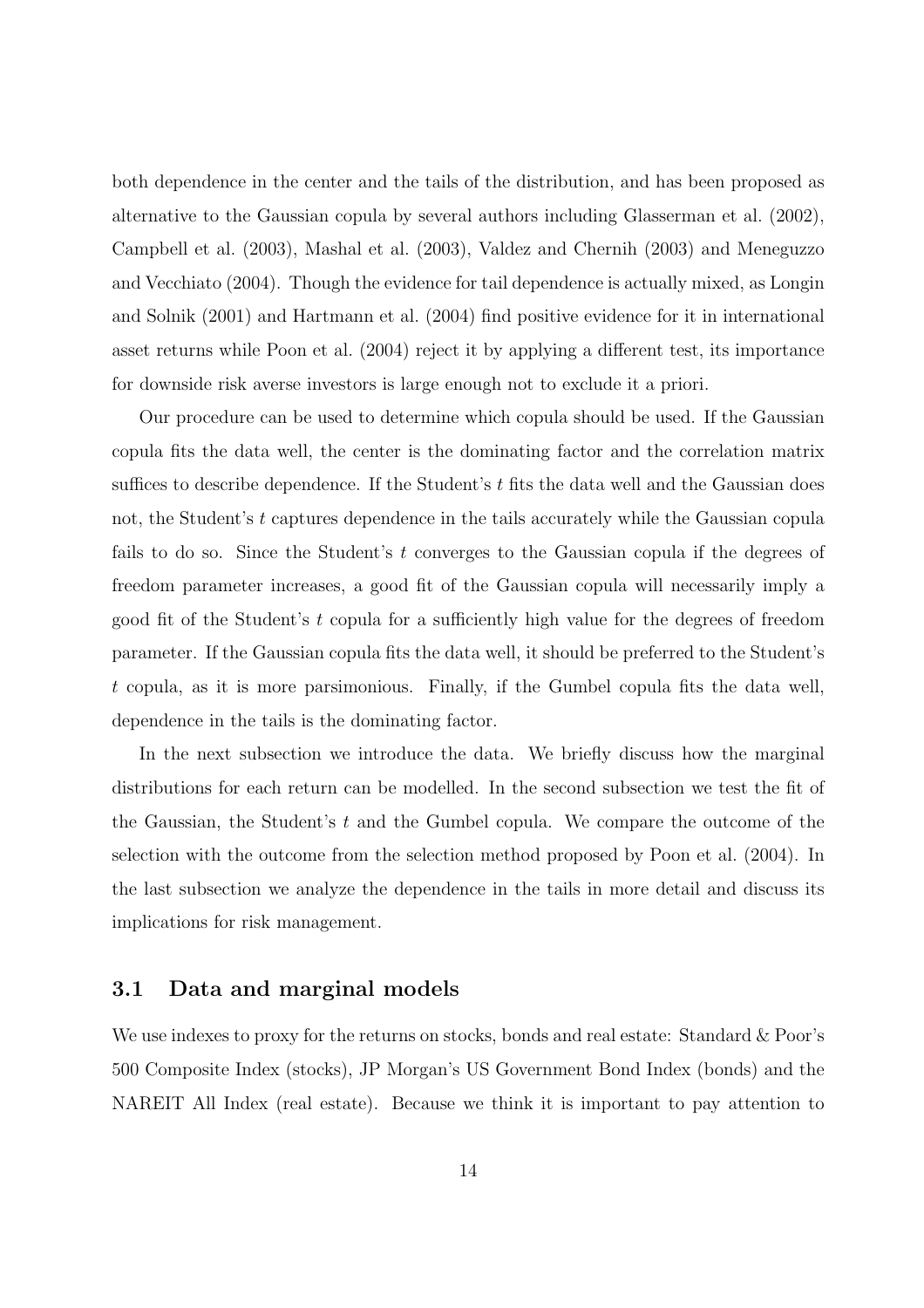dependence in the tails of the distribution, a reasonable number of tail observations should be included. Therefore, we calculate daily total returns for all indexes. We collect data from DataStream over the period January 1, 1999 to December 17, 2004. Excluding nontrading days the sample consist of 1499 returns. Panel (a) in Table 1 presents summary statistics on the returns in the sample. Our data exhibit the well-known stylized facts: asymmetry as indicated by nonzero skewness and fat tails as indicated by excess kurtosis.

#### [Table 1 about here.]

We propose to model the marginal distributions by the semi-parametric method by Daníelsson and de Vries (2000), who model the center of the distribution by the empirical distribution function and rely on univariate extreme value theory to model the tails. This enables us to combine the good approximation to the center of the actual distribution offered by the empirical distribution, and the statistical rigor from extreme value theory to model the tails of the distribution. Central in extreme value theory is the tail index  $\alpha$ , which characterizes the limiting behavior of a density. A distribution is fat tailed if the hypothesis  $1/\alpha = 0$  is rejected in favor of the alternative  $1/\alpha > 0$ . In that case, the tail of the distribution can be modelled by the Pareto distribution. Tail index estimation is commonly based on the Hill-estimator (Hill, 1975). We use the modified Hill-estimator developed by Huisman et al. (2001) because of its unbiasedness.<sup>13</sup>

Table 1(b) reports estimates for the left tail index  $(\alpha_l)$  and for the right tail index  $(\alpha_r)$ , and estimates for the tail indices under the assumption that the left and right tail index are equal. The hypothesis  $1/\alpha = 0$  is rejected in all cases. The hypothesis of equal left and right tails cannot be rejected for stocks and bonds. For real estate, this hypothesis is marginally rejected with a p-value of 0.088. We model the tails separately, the left tail applying to cumulative probabilities below 0.01 and the right tail applying to cumulative probabilities above 0.99.

 $13$ Other methods for tail index estimation can be found in Daníelsson et al. (2001) and Drees and Kaufmann (1998). Brooks et al. (2005) conclude that the modified Hill-estimator by Huisman et al. (2001) outperforms other methods for tail index estimation when applied in Value-at-Risk calculations.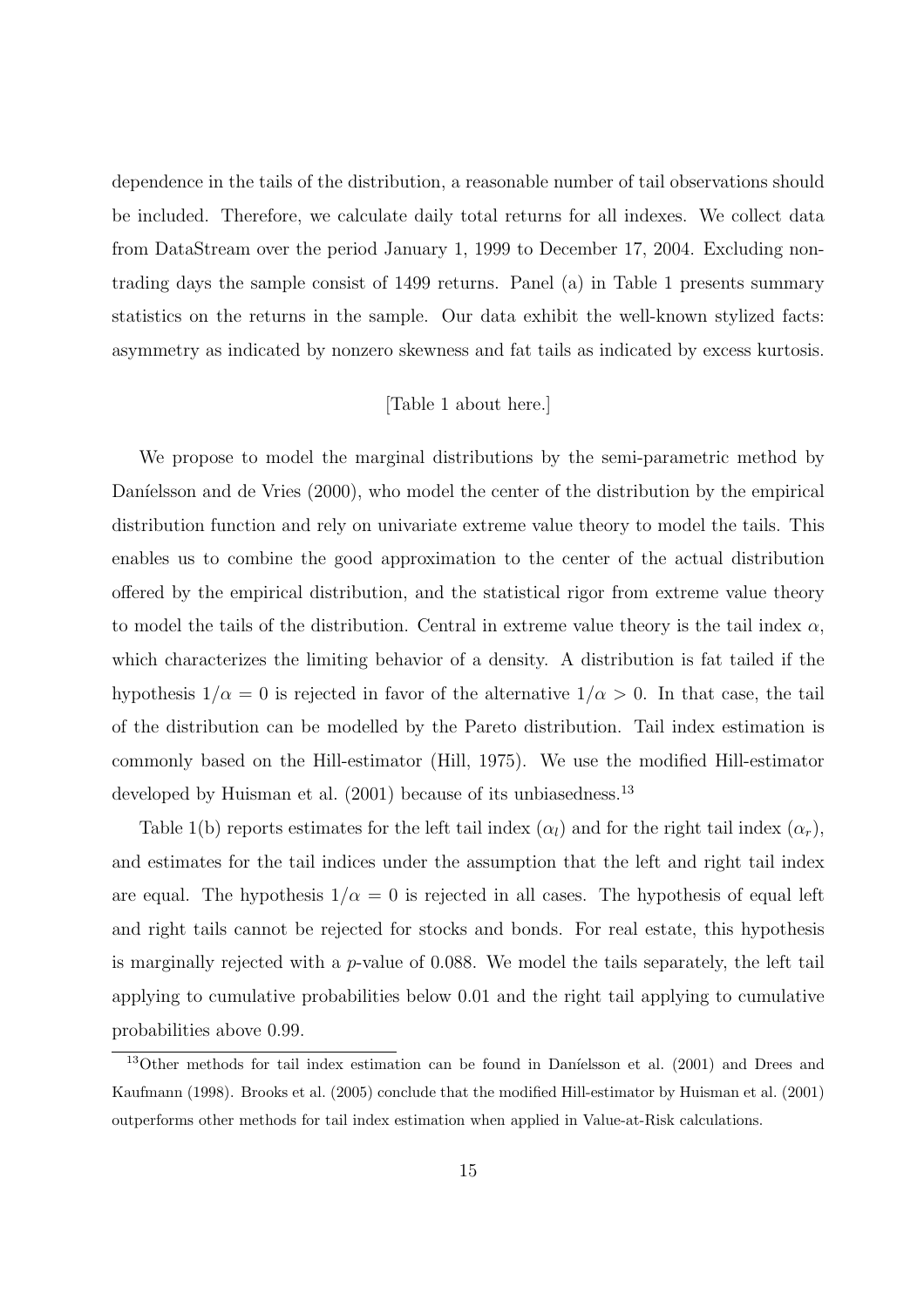### 3.2 Selecting a copula

We use the procedure outlined in Section 2.3 to select from the Gaussian, Student's  $t$  and Gumbel copulas. The copula parameters are estimated following Joe (1997)'s IFM method, with the marginal distributions based on the semi-parametric method of Daníelsson and de Vries (2000) and maximum likelihood estimation in the second step. We calculate the distance measures and evaluate them by constructing their distributions under the null hypothesis of an accurate fit by simulating 10,000 samples based on the parameters that resulted from the estimation step.

The outcomes of this analysis are reported in Table 2. The parameter estimates in panel (a) for the Gaussian copula reveal that the correlations are negative and close to zero for stocks and bonds, and bonds and real estate, and moderate and positive for stocks and real estate. For an investor these estimates offer an attractive perspective, as they indicate large diversification possibilities. However, this conclusion is premature, since the test statistics indicate that the Gaussian copula does not capture the actual dependence well. For 3 out of 4 statistics, p-values are below 0.05, rejecting the hypothesis of an accurate fit. These include the average Kolmogorov-Smirnov distance and the average Anderson-Darling distance, which are less sensitive to outliers than the other two measures, and can be considered more reliable.

#### [Table 2 about here.]

The Student's t copula performs better as the p-values for the distance measures reported in Table 2(b) are substantially above 0.05. Its estimates for the correlation coefficients are largely equal to the estimated correlation coefficients for the Gaussian copula, but the degrees of freedom parameter is relatively low. This indicates that extreme events have a stronger tendency to occur jointly than captured by the Gaussian copula. Consequently, the different categories stocks, bonds and real estate still offer ample diversification opportunities, but because of the dependence in the tails diversifying downside risk becomes more difficult. The latter effect will be stronger for investors with a stronger aversion to downside risk.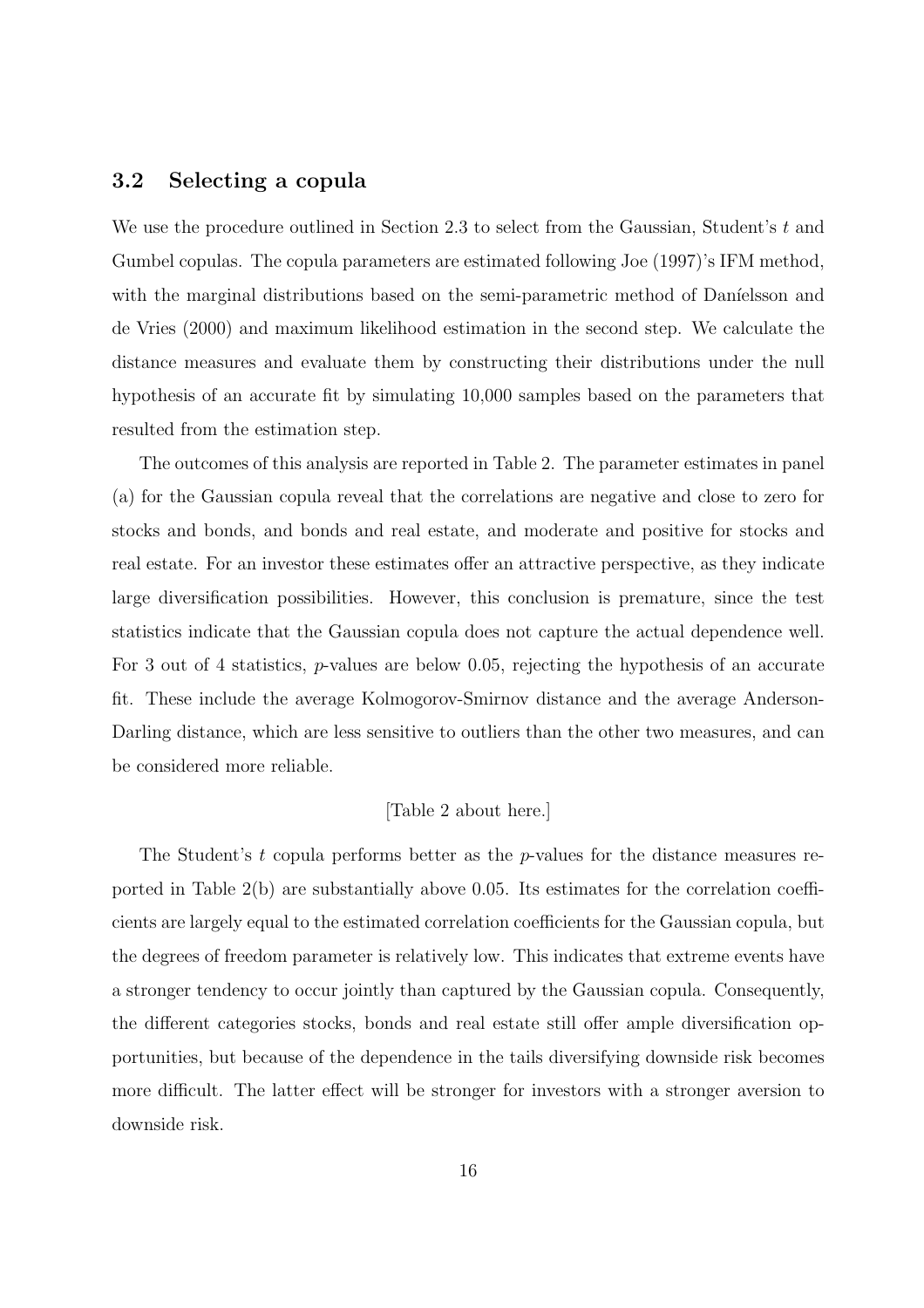The results for the Gumbel copula in panel (c) show that basing a dependence model on tail dependence does not lead to good results. We use Bouyé  $(2002)'s$  extension of the standard Gumbel copula, which makes the ordering of the variables important. To determine that order, we estimate a bivariate copula for the three possible combinations. We put the two variables with the highest  $\alpha$  estimate first (being stocks and real estate) and the remaining one last (bonds). Since we focus on downside risk, we use the survival copula in order to allow for lower tail dependence. The estimate for  $\alpha_1$  shows dependence and lower tail dependence between stocks and real estate, but the  $\alpha_2$  estimate being equal to one indicates independence of bond returns from the returns on stocks and real estate. Three out of four tests (including the average Kolomogorov-Smirnov and average Anderson-Darling statistic) provide evidence against the Gumbel copula.

We conclude that the followed procedure provides a clear positive advise for selecting the Student's t copula. None of the four distance measures indicates rejection, while both for the Gaussian and the Gumbel copula three out of four distance measures lead to a negative advice. Both the parameter estimates and the test results indicate that dependence in the tails is not accurately captured by the Gaussian copula. However, the Gumbel copula fails to capture the dependence in the center. The likelihood ratio test proposed by Mashal et al. (2003) and Mashal and Zeevi (2002) confirms the preference for the Student's t copula over the Gaussian copula, but the outcome of their test alone does not indicate that the Student's  $t$  copula fits the data well.<sup>14</sup> A selection based on AIC or BIC also leads to a preference of the Student's t copula, but again, this does not imply by itself a good fit for the Student's t copula.<sup>15</sup>

<sup>&</sup>lt;sup>14</sup>Because the Student's t copula converges to the normal copula for  $\nu \to \infty$ , a likelihood ratio test for the restriction that degrees of freedom is high (say  $\nu = 10,000$ ) can be used to test the Gaussian copula versus the Student's t copula. We estimate a log likelihood value of 218.47 for a Student's t copula with  $\nu = 10,000$ degrees of freedom, which results in an adjusted likelihood ratio statistic of  $-2 \cdot (218.47 - 230.47)/2 = 12$ . The original statistic is halved to take the estimation of the parameters of the marginal models into account when comparing with the usual critical value. The  $p$ -value of 0.00053 leads to rejection.

<sup>&</sup>lt;sup>15</sup>Using the value for the log likelihood function in Table 2, we find for the AIC values 430.88 (Gaussian), 452.94 (Student's t ) and 363.10 (Gumbel); and for BIC 196.50 (Gaussian), 201.22 (Student's t ) and 168.92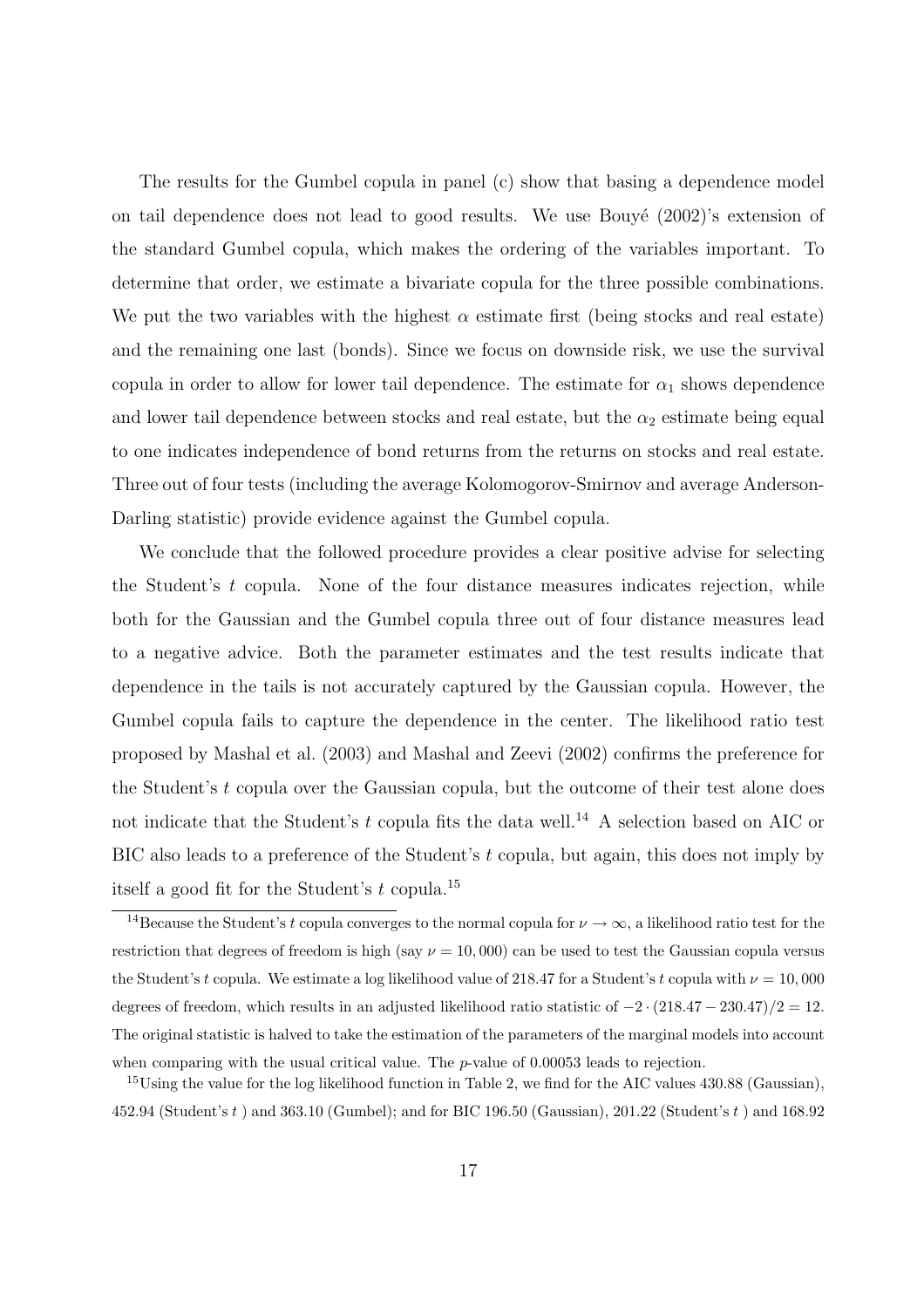### 3.3 Using tail dependence to select a copula

In the literature, alternative procedures have been proposed to select copulas. Because of the problems with the correction for biases in the size-conditional correlation approach pointed out by Corsetti et al. (2005), selection based on tail dependence seems most promising. If tail dependence is found, all copulas exhibiting tail independence can be eliminated, and vice versa. In a two dimensional setting this approach is appealing, but for realistic problems with more dimensions, basing a selection on tail dependence becomes problematic, since different forms of tail dependence can be defined (see Schmidt and Stadmüller, 2003). One approach would be to base the decision on pairwise comparisons. Another drawback is that only choices between a copula with and a copula without tail dependence can be made.

To compare the outcome of a selection based on tail dependence with the outcomes of the previous subsection, we apply the method proposed by Poon et al. (2004). In a bivariate setting, measures for tail dependence are derived from the limiting behavior of one random variable, conditional on the other being more and more extreme. Coles et al. (1999) construct two tail dependence parameters, either describing the behavior of two asymptotic dependent random variables, or of two asymptotic independent random variables. Both dependence parameters can be estimated directly and used to test for dependence or independence, but Ledford and Tawn (1996) show that tests based on the parameter estimate that describes the behavior of asymptotic dependent random variables are biased towards rejecting independence, which is why Poon et al. (2004) use the second measure.

Poon et al. (2004) define the tail dependence measure  $\bar{\chi}$ , describing the behavior of asymptotically independent random variables  $X_1$  and  $X_2$  as:

$$
\bar{\chi} = \lim_{s \to \infty} \frac{2 \log \Pr(S_2 > s)}{\log \Pr(S_1 > s, S_2 > s)} - 1,\tag{13}
$$

where  $S_i = -1/\log F_i(X_i)$ , and  $F_i$  is the marginal cdf for  $X_i$ . By construction,  $-1 \leq \bar{\chi} \leq 1$ , while  $\bar{\chi} = 1$  indicates that the two variables are asymptotically dependent. Rejection of the (Gumbel).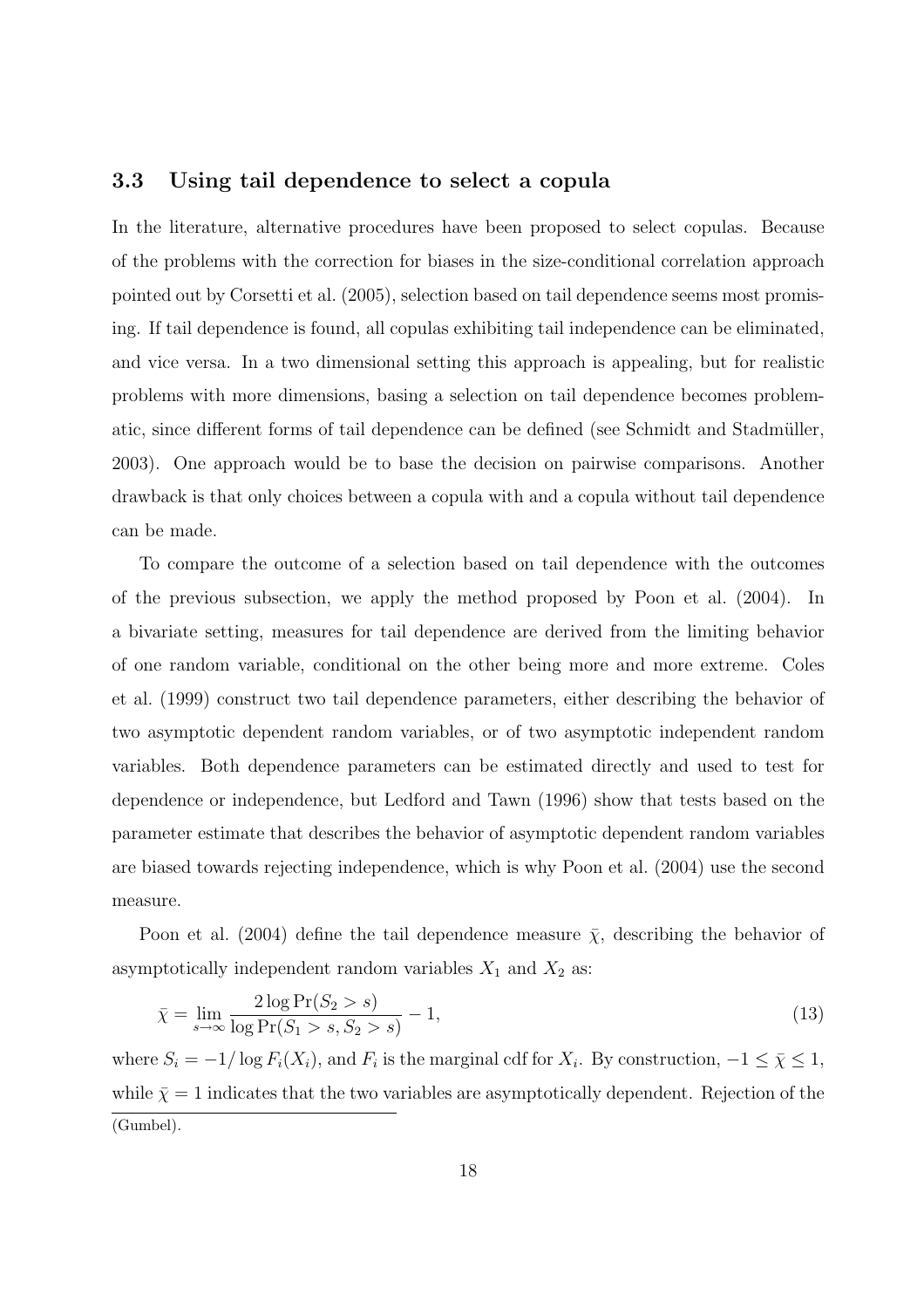hypothesis  $\bar{\chi} = 1$  leads to copulas exhibiting tail independence, and failure to reject it leads to copulas exhibiting tail dependence. Poon et al. construct their estimate for  $\bar{\chi}$  based on the estimated (right) tail index  $\alpha$  for the variable  $S_{\text{min}} = \min(S_1, S_2)$  by  $\bar{\chi} = 2/\alpha - 1.16$ 

One way to extend their approach to a setting with more than two dimensions, is to apply it to each possible bivariate combination of the random variables. This results in three analyses. For consistency we construct the marginal distributions in the same way as for the estimation of the copula parameters. We measure tail dependence both for the left tails and for the right tails of the distribution. The results in Table 3 are mixed, however: for three combinations of stock, bond and real estate returns, tail dependence is clearly rejected, for two combinations, the tests clearly fail to reject, and for one combination (right tail-independence for bond and real estate returns) the hypothesis is rejected at the 5% level but not at the 2.5% level. Based on these results, we cannot decide which copula to use.

#### [Table 3 about here.]

The tests that we propose consider directly the fit of the copulas on the observed data, instead of being based on pairwise analyses. Moreover, they yielded a clear preference for the Student's t copula. As a trivariate Student's t copula implies bivariate Student's t copulas for each combination of two out of the three variables, the results of Poon et al.'s approach lead to different conclusions than our results. However, as their approach considers variables two by two, it is less efficient, which can influence the outcomes, in particular for dependence models. Furthermore, Coles et al. (1999) remark that the estimation of  $\bar{\chi}$  can also be subject to biases. Finally, contrary to the tests we apply Poon et al.'s approach is based on asymptotic theory; its finite finite sample behavior is not known. To get more insight in the actual tail behavior we investigate the tails in more detail in the next subsection.

<sup>16</sup>This approach is based on Ledford and Tawn (1996, 1998).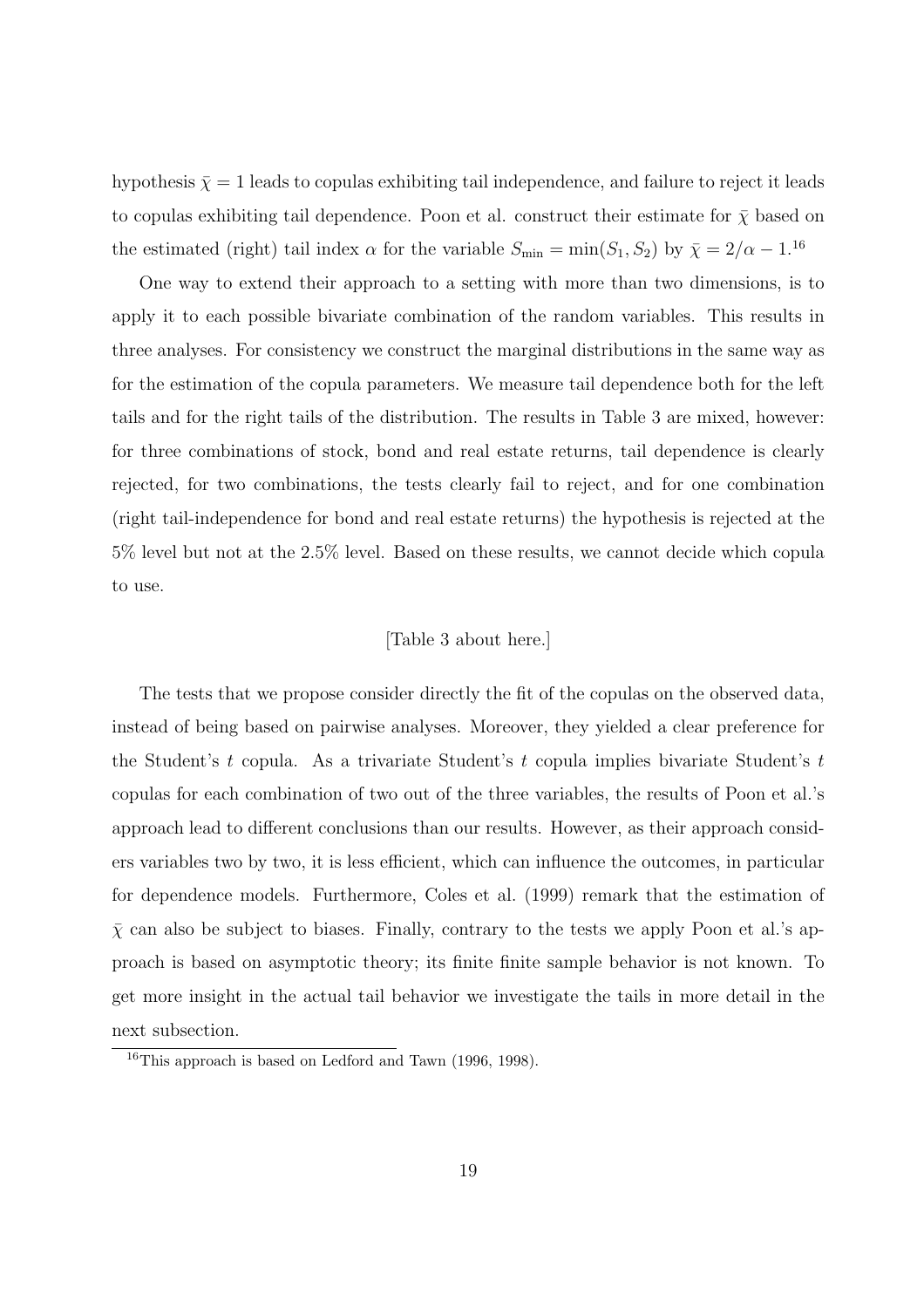#### 3.4 Tail behavior

Figure 1 presents the tail behavior of the return series and of the Gaussian, Student's t and Gumbel copula for the parameter estimates. As a starting point we take returns with a marginal cumulative probability of 0.10, which gives  $-1.54\%$  for stocks,  $-0.40\%$  for bonds and -0.81% for real estate. We can use the different copulas to calculate the joint (cumulative) probability of these returns. Under the assumption of independence, the joint probability of three returns with a marginal cumulative probability of 0.10 simply equals  $0.10<sup>3</sup> = 0.001$  or one day per 48 months. Using the Gaussian copula, this probability becomes 0.0015 (one day per 30 months), for the Student's  $t$  copula it increases to 0.0024 (one day per 20 months), while it equals 0.0042 (one day per 11 months) for the Gumbel copula.

In Figure 1(a) we show how the joint probability of the returns changes, if the return for stocks is reduced, while the returns for bonds and real estate remain at the 10% marginal probability level of -0.40% and -0.81%. In Figure 1(b) we present the effect of reducing the returns for bonds while keeping the other two unchanged, while Figure 1(c) does this for real estate. The choice between the copulas has a large impact on the joint probabilities. If the events get more extreme (i.e. the returns are reduced), the probabilities implied by the Gaussian copula decrease much faster than those implied by the Student's  $t$  or Gumbel copula, and consequently, the average waiting periods implied by the Gaussian copula increase much faster. Because the Student's t copula and Gumbel copula both exhibit tail dependence, their decrease is comparable, though the Gumbel copula always deems the joint downward movements more likely than the Student's t copula.

#### [Figure 1 about here.]

#### [Figure 2 about here.]

To show the significance of the difference between the probabilities from the different copulas, we graph 95%-confidence intervals based on the estimated variance of the parameter estimates. Because the confidence intervals are (mostly) non-overlapping, we conclude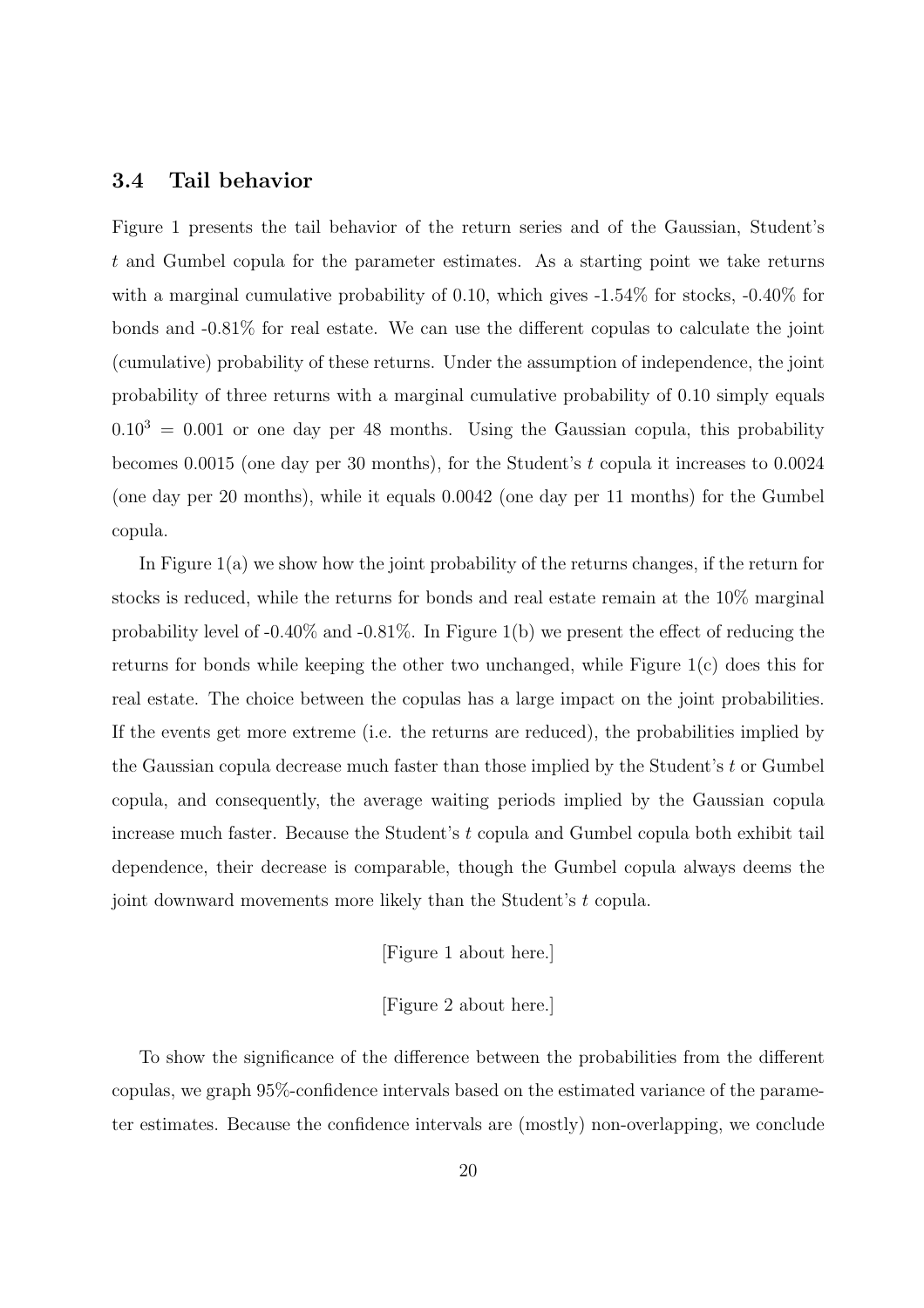that those difference are significant. Because the probabilities implied by the empirical copula fall largely in the confidence interval for the Student's  $t$  probabilities, this shows once again that the Gaussian and Gumbel copulas differ significantly from the empirical dependence patterns, while the Student's t copula does not, exactly what our procedure indicated. The Student's t copula provides an accurate estimate of the risk of joint downside movements. On the contrary, the Gaussian copula significantly underestimates this risk, while the Gumbel copula overestimates it.

This analysis can be linked directly to stress tests for risk management. In a stress test, a risk manager analyzes a portfolio of assets for extreme events taking place (see Longin, 2000; Kupiec, 1998). Berkowitz (2000) argues that the probability for those extreme events should be included in the evaluation of the results of the stress tests to retain consistency with other elements of the risk management system. A stress test for a portfolio for which the prices of stocks, bonds and real estate are the risk factors would hence consist of specifying extreme events, i.e. returns below a threshold, calculating the probability of the event and analyzing the impact on the portfolio. Our analysis shows that the weight given to a stress test is largely influenced by the chosen copula, as extreme events have considerably different probabilities of occurrence depending on which copula is used.

# 4 Conclusions

In this paper we have considered copula selection. Because accurately modelling dependence is crucial to many fields in finance, a dependence model should be selected prudently. Both recent theoretical and empirical evidence have cast doubt on the accuracy of the Gaussian copula that is implied by using correlations. We have discussed how traditional tests for distributional assumptions, being the Kolmogorov-Smirnov and Anderson-Darling tests, can be implemented to determine the accuracy of the Gaussian and alternative copulas, such as the Student's t and Gumbel copula. These tests are preferable to existing tests in the literature, as they compare directly the fit of the copula on observed dependence, while the existing tests only use indirect comparisons. Moreover, they can be applied more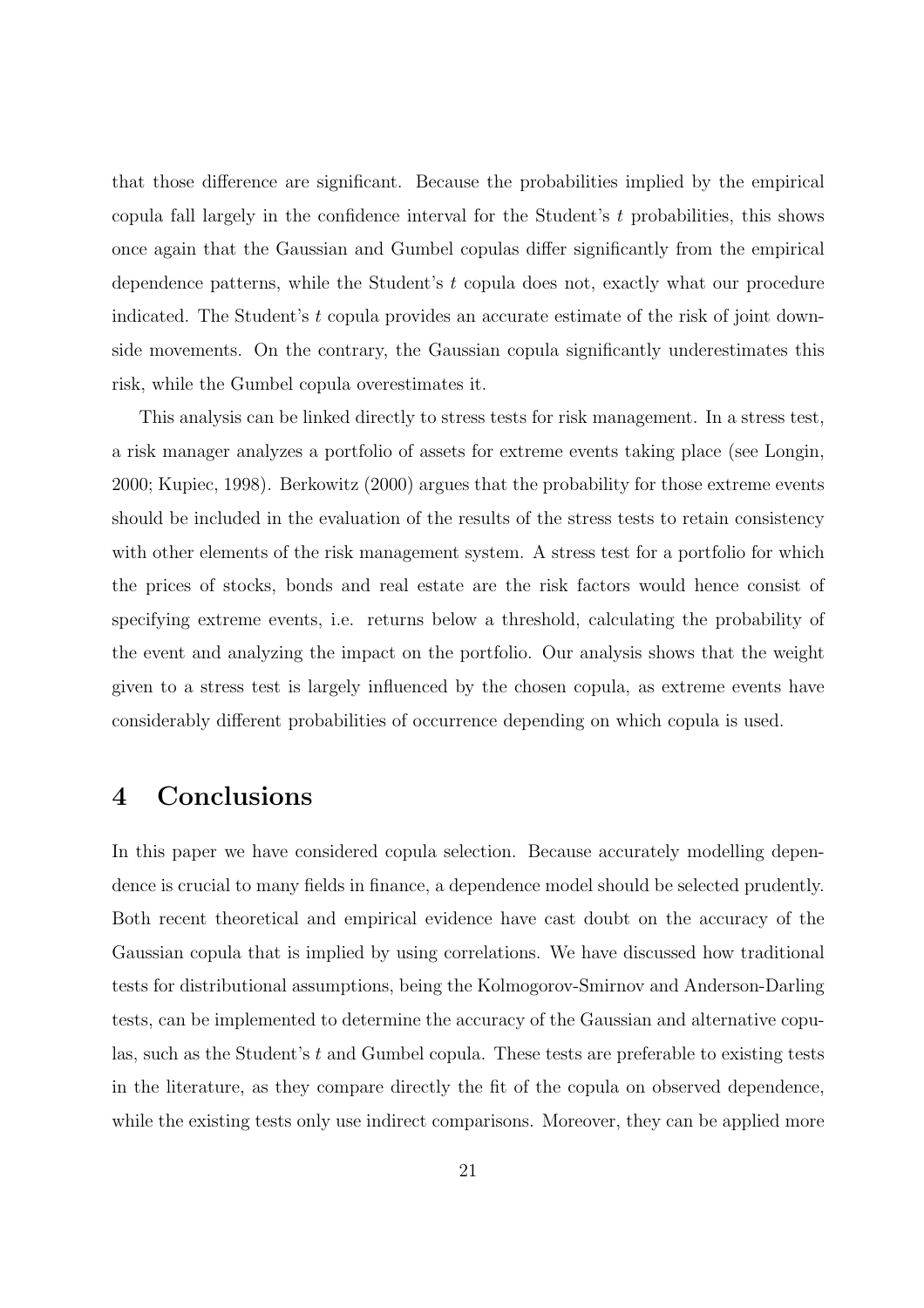generally, while several existing tests can only be used in bivariate cases or for elliptical copulas. Finally, while the choice of test leaves some flexibility - the Kolmogorov-Smirnovbased tests are more sensitive to fit in the center and the Anderson-Darling-based tests more to fit in the tails - the complete dependence pattern is taken into account, contrary to approaches that focus exclusively on dependence of extreme returns.

We have applied the tests to choose between the Gaussian, Student's  $t$  and Gumbel copula to model the dependence between three broad indexes for stocks, bonds and real estate. Since investors are typically averse to downside risk, the dependence model that they use should not only capture dependence in the center, but also the dependence in the tails, to accurately incorporate the risk of joint downside movements. The Gaussian copula, which focuses on dependence in the center and exhibits tail independence, and the Gumbel copula, which focuses mostly on dependence in the tails, are clearly rejected, while the Student's  $t$  copula, which can capture both central and tail dependence is not. In contrast, we show that the selection procedure proposed by Poon et al. (2004) does not lead to unambiguous results. As this procedure is based on bivariate tail dependence, this comparison demonstrates the disadvantages of using a procedure based on an analysis of pairwise dependence. In a detailed inspection of the tails we have found that the Student's  $t$  copula captures the empirical tail behavior accurately, while the Gaussian copula underestimates the risk of joint downward movements and the Gumbel copula overestimates this risk. While this result has a direct impact on stress tests in a risk management system, it can also influence investor's optimal allocation, in particular when downside risk aversion is taken into account.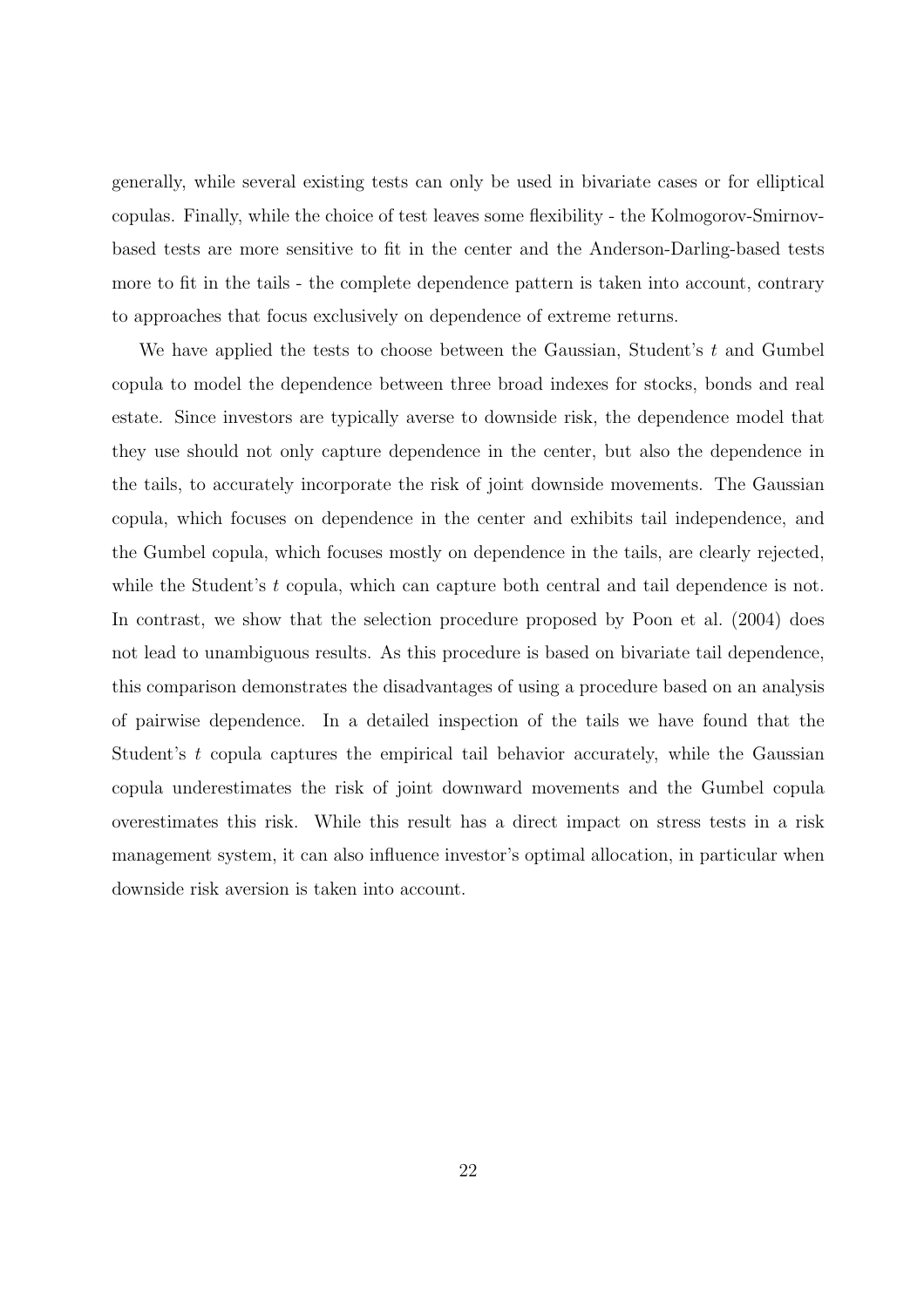# References

- Aas, K. (2004). Modelling the dependence structure of financial assets: A survey of four copulas. Research report SAMBA/22/04, Norwegian Computing Center.
- Anderson, T. W. and Darling, D. A. (1952). Asymptotic theory of certain "goodness of fit" criteria based on stochastic processes. Annals of Mathematical Statistics, 23(2):193–212.
- Ang, A. and Bekaert, G. (2002). International asset allocation with regime shifts. Review of Financial Studies, 15(4):1137–1187.
- Ang, A. and Chen, J. (2002). Asymmetric correlations of equity portfolios. Journal of Financial Economics, 63(3):443–494.
- Benartzi, S. and Thaler, R. (1995). Myopic loss aversion and the equity premium puzzle. Quarterly Journal of Economics, 110(1):73–92.
- Berkelaar, A. B., Kouwenberg, R., and Post, T. (2004). Optimal portfolio choice under loss aversion. Review of Economics and Statistics, 86(4):973–987.
- Berkowitz, J. (2000). A coherent framework for stress testing. *Journal of Risk*, 2(1):1–11.
- Bouyé, E. (2002). Multivariate extremes at work for portfolio risk management. Working paper, City University Business School, London, UK.
- Bouyé, E., Durrleman, V., Nikeghbali, A., Riboulet, G., and Roncalli, T. (2000). Copulas for finance: A reading guide and some applications. Groupe de Recherche Opérationelle, Crédit Lyonnais, Paris, France.
- Brooks, C., Clare, A., Dalle Molle, J., and Persand, G. (2005). A comparison of extreme value theory approaches for determining Value-at-Risk. Journal of Empirical Finance, 12(2):339–352.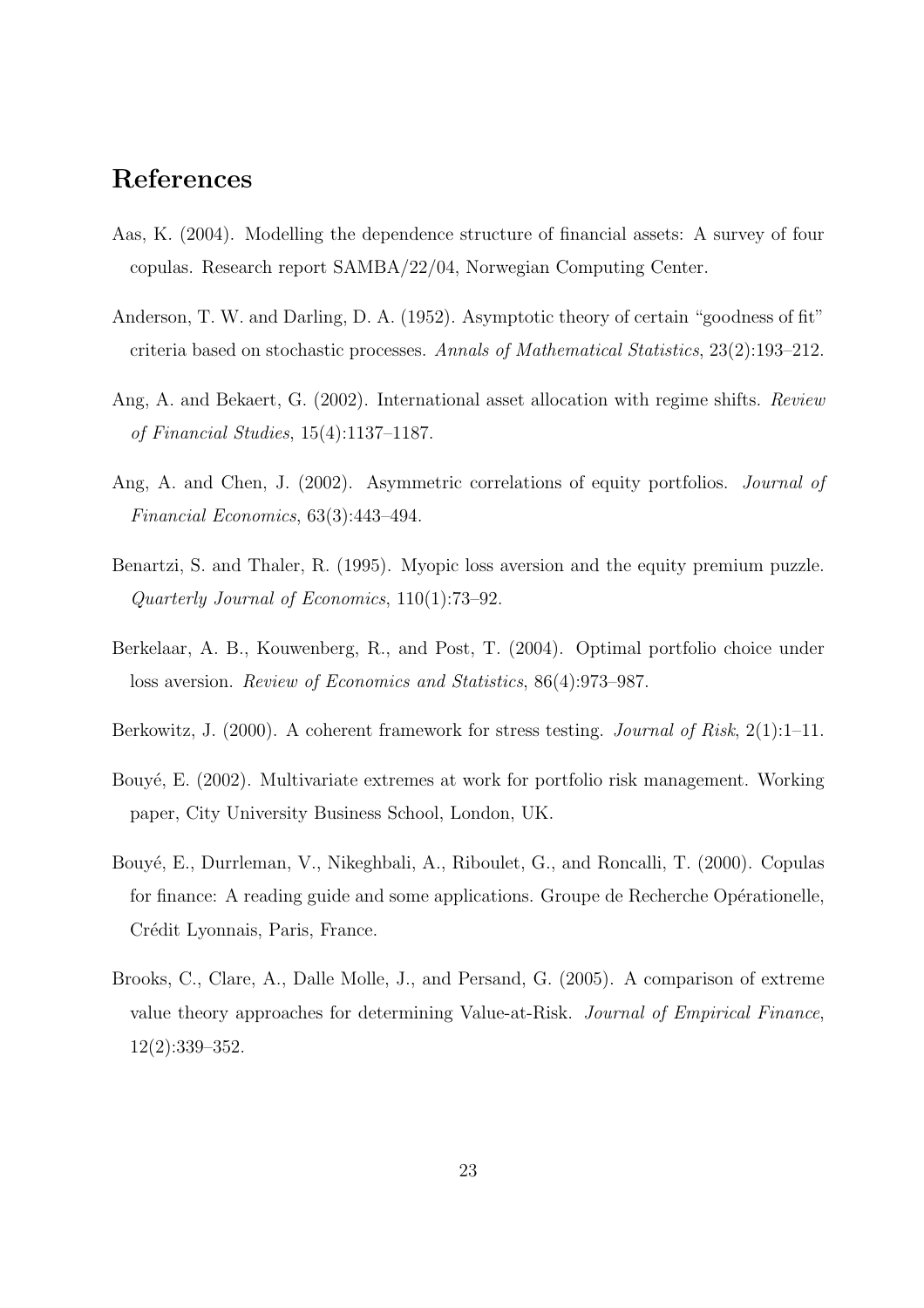- Campbell, R. A., Koedijk, C. G., Forbes, C. S., and Kofman, P. (2003). Diversification meltdown or the impact of fat tails on conditional correlation? Working paper, University of Technology, Sydney, Australia.
- Campbell, R. A., Koedijk, C. G., and Kofman, P. (2002). Increased correlation in bear markets. Financial Analysts Journal, 58(1):87–94.
- Cherubini, U., Luciano, E., and Vecchiato, W. (2004). Copula Methods in Finance. Wiley Series in Financial Engineering. Wiley, Chichester, UK.
- Clemen, R. T. and Reilly, T. (1999). Correlations and copulas for decision and risk analysis. Management Science, 45(2):208–224.
- Coles, S., Heffernan, J., and Tawn, J. (1999). Dependence measures for extreme value analyses. Extremes, 2(4):339–365.
- Corsetti, G., Pericoli, M., and Sbracia, M. (2005). 'Some contagion, some interdependence' more pitfalls in tests of financial contagion. Journal of International Money  $\mathcal C$  Finance, forthcoming.
- Daníelsson, J., de Haan, L., Peng, L., and de Vries, C. G. (2001). Using a bootstrap method to choose the sample fraction in tail index estimation. *Journal of Multivariate* Analysis, 76(2):226–248.
- Daníelsson, J. and de Vries, C. G. (2000). Value-at-risk and extreme returns. Annales d'  $Économie et de Statistique, 60:239-270.$
- Devroye, L. (1986). Non-Uniform Random Variate Generation. Springer, New York, NJ, USA.
- Drees, H. and Kaufmann, E. (1998). Selecting the optimal sample fraction in univariate extreme value estimation. Stochastic Processes and their Applications, 75(2):149–172.
- Edwards, S. and Susmel, R. (2001). Volatility dependence and contagion in emerging equity markets. Journal of Development Economics, 66(2):505–532.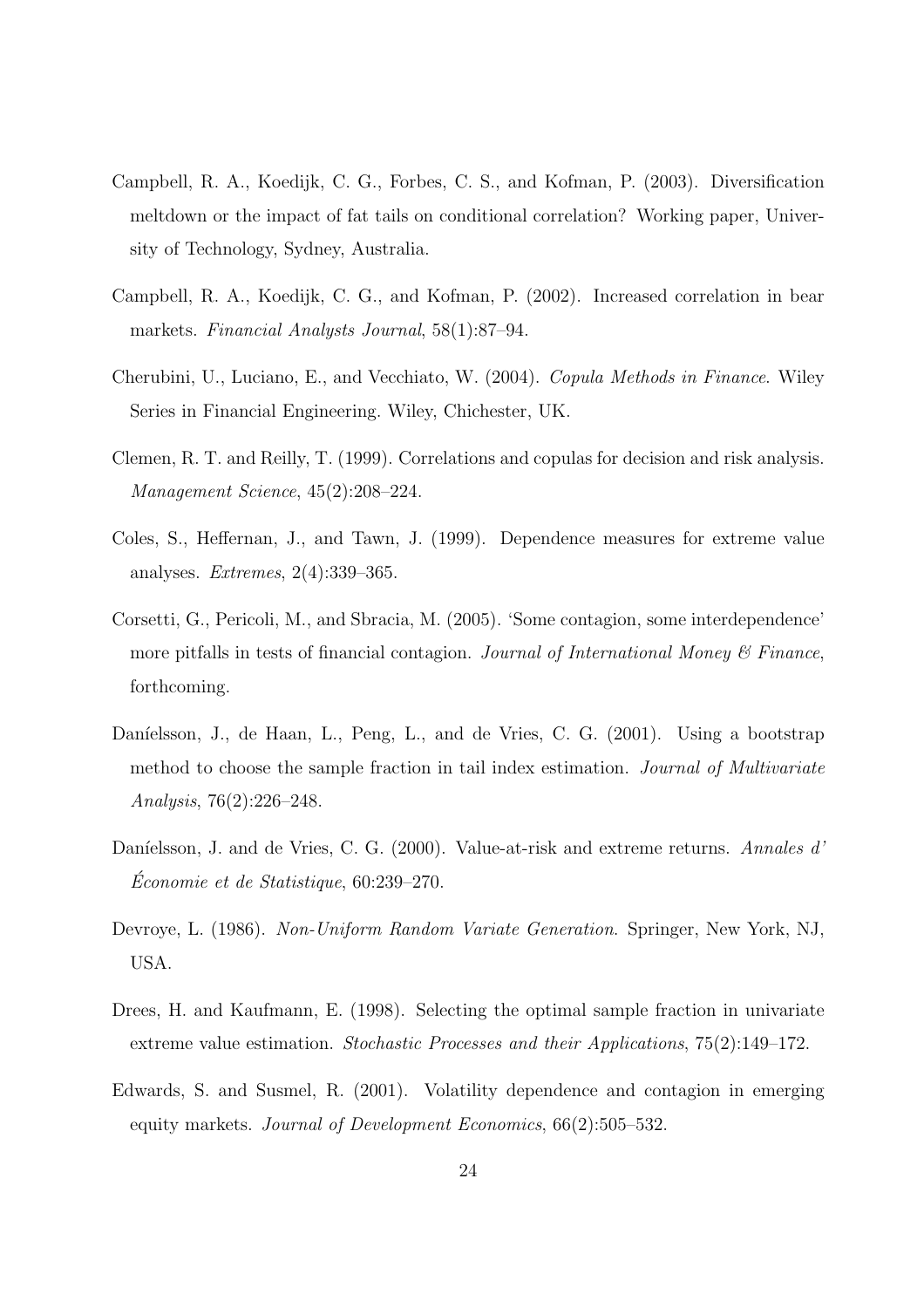- Embrechts, P. M. E., McNeil, A. J., and Straumann, D. (2002). Correlation and dependency in risk management: Properties and pitfalls. In Dempster, M., editor, Risk Management: Value at Risk and Beyond, pages 176–223. Cambridge University Press, UK.
- Fang, K.-T., Kotz, S., and Ng, K. W. (1990). Symmetric Multivariate and Related Distributions, volume 36 of Monographs on Statistics and Applied Probability. Chapman and Hall Ltd, London, UK.
- Forbes, K. and Rigobon, R. (2002). No contagion, only interdependence: Measuring stock market co-movements. *Journal of Finance*, 57(5):2223-2261.
- Frees, E. W. and Valdez, E. A. (1998). Understanding relationships using copulas. North American Actuarial Journal, 2(1):1–25.
- Glasserman, P., Heidelberger, P., and Shahabuddin, P. (2002). Portfolio value-at-risk with heavy -tailed risk factors. *Mathematical Finance*, 12(3):239–269.
- Hartmann, P., Straetmans, S., and de Vries, C. G. (2004). Asset market linkages in crisis periods. The Review of Economics and Statistics, 86(1).
- Hennessy, D. A. and Lapan, H. E. (2002). The use of archimedean copulas to model portfolio allocations. Mathematical Finance, 12(2):143–154.
- Hill, B. M. (1975). A simple general approach to inference about the tail of a distribution. The Annals of Statistics, 3(5):1163–1174.
- Huisman, R., Koedijk, C. G., Cool, C. J., and Palm, F. C. (2001). Tail-index estimates in small samples. Journal of Business  $\mathcal{C}$  Economic Statistics, 19(2):245–254.
- Jansen, D. W., Koedijk, K. G., and de Vries, C. G. (2000). Portfolio selection with limited downside risk. Journal of Empirical Finance, 7(3-4):247–269.
- Joe, H. (1997). Multivariate Models and Dependence Concepts, volume 73 of Monographs on Statistics and Applied Probability. Chapman & Hall, London, UK.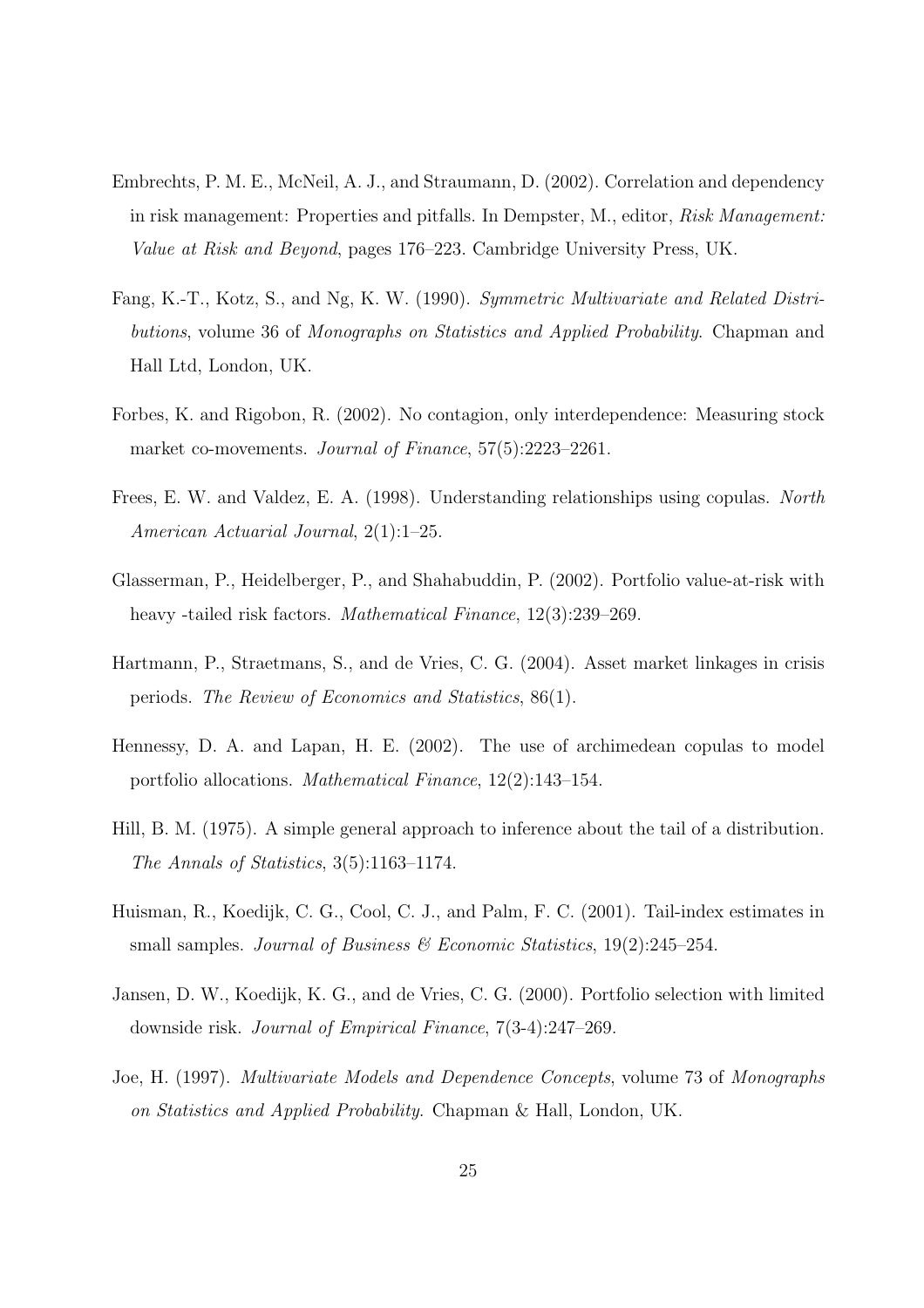- Kahneman, D. and Tversky, A. (1979). Prospect theory: An analysis of decision under risk. Econometrica, 47:263–290.
- Kupiec, P. H. (1998). Stress testing in a value at risk framework. The Journal of Derivatives, 6(1):7–24.
- Ledford, A. W. and Tawn, J. A. (1996). Statistics for near independence in multivariate extreme values. Biometrika, 83(1):169–187.
- Ledford, A. W. and Tawn, J. A. (1998). Concomitant tail behavior for extremes. Advances in Applied Probability,  $30(1):197-215$ .
- Longin, F. M. (2000). From value at risk to stress testing: The extreme value approach. Journal of Banking & Finance,  $24(7):1097-1130$ .
- Longin, F. M. and Solnik, B. (2001). Extreme correlation of international equity markets. The Journal of Finance, 56(2):649–676.
- Loretan, M. and English, W. B. (2000). Evaluating "correlation breakdowns" during periods of market volatility. International Finance Discussion Papers Nr. 658, Board of Governors of the Federal Reserve System.
- Malevergne, Y. and Sornette, D. (2003). Testing the gaussian copula hypothesis for financial assets dependences. Quantitative Finance, 3(4):231–250.
- Mashal, R., Naldi, M., and Zeevi, A. (2003). Comparing the dependence structure of equity and asset returns. Risk, 16(10):83–87.
- Mashal, R. and Zeevi, A. (2002). Beyond correlation: Extreme co-movements between financial assets. Working paper: Columbia University, USA.
- Meneguzzo, D. and Vecchiato, W. (2004). Copula sensitivity in collateralized debt obligations and basket default swaps. The Journal of Futures Markets, 24(1):37–70.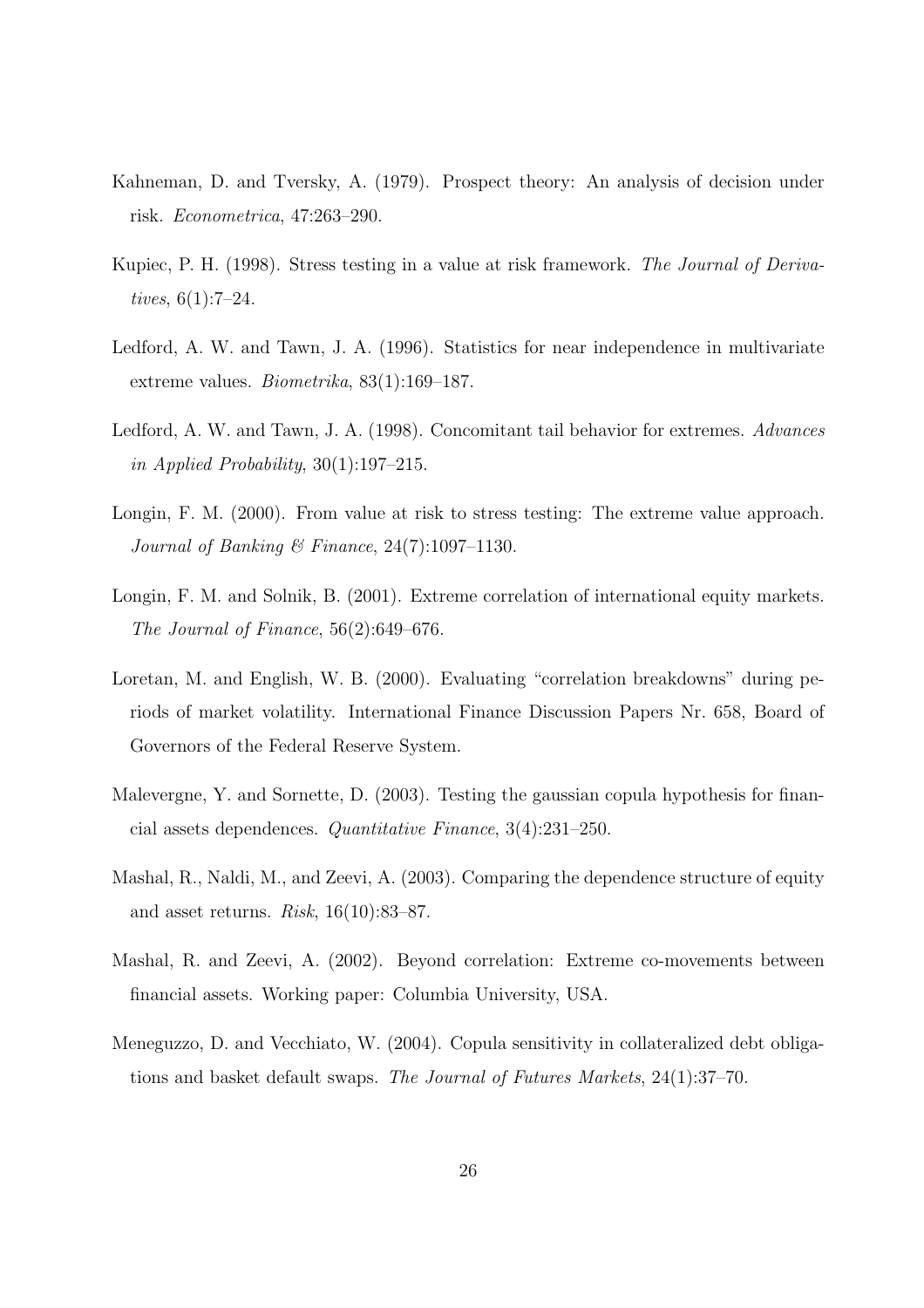- Mittelhammer, R. C. (1996). Mathematical Statistics for Economics and Business. Springer-Verlag, New York, USA.
- Nelsen, R. B. (1999). An Introduction to Copulas, volume 139 of Lecture Notes in Statistics. Springer, New York, NJ, USA.
- Newey, W. K. (1984). A method of moments interpretation of sequential estimators. Economics Letters, 14:201–206.
- Poon, S.-H., Rockinger, M., and Tawn, J. (2004). Extreme value dependence in financial markets: Diagnostics, models and financial implications. The Review of Financial Studies, 17(2):581–610.
- Ramchand, L. and Susmel, R. (1998). Volatility and cross correlation across major stock markets. Journal of Empirical Finance, 5(4):397-416.
- Schmidt, R. and Stadmüller, U. (2003). Nonparametric estimation of tail dependence. Working paper, London Business School, London, UK.
- Sklar, A. (1959). Fonctions de repartition a n dimensions et leurs marges. Publications de l'Institut de Statistique de l'Université de Paris, 8:229–231.
- Tversky, A. and Kahneman, D. (1991). Loss aversion in riskless choice a reference dependent model. Quarterly Journal of Economics, 106(4):1039–1061.
- Valdez, E. and Chernih, A. (2003). Wang's capital allocation formula for elliptically contoured distributions. Insurance: Mathematics and Economics, 33(3):517–532.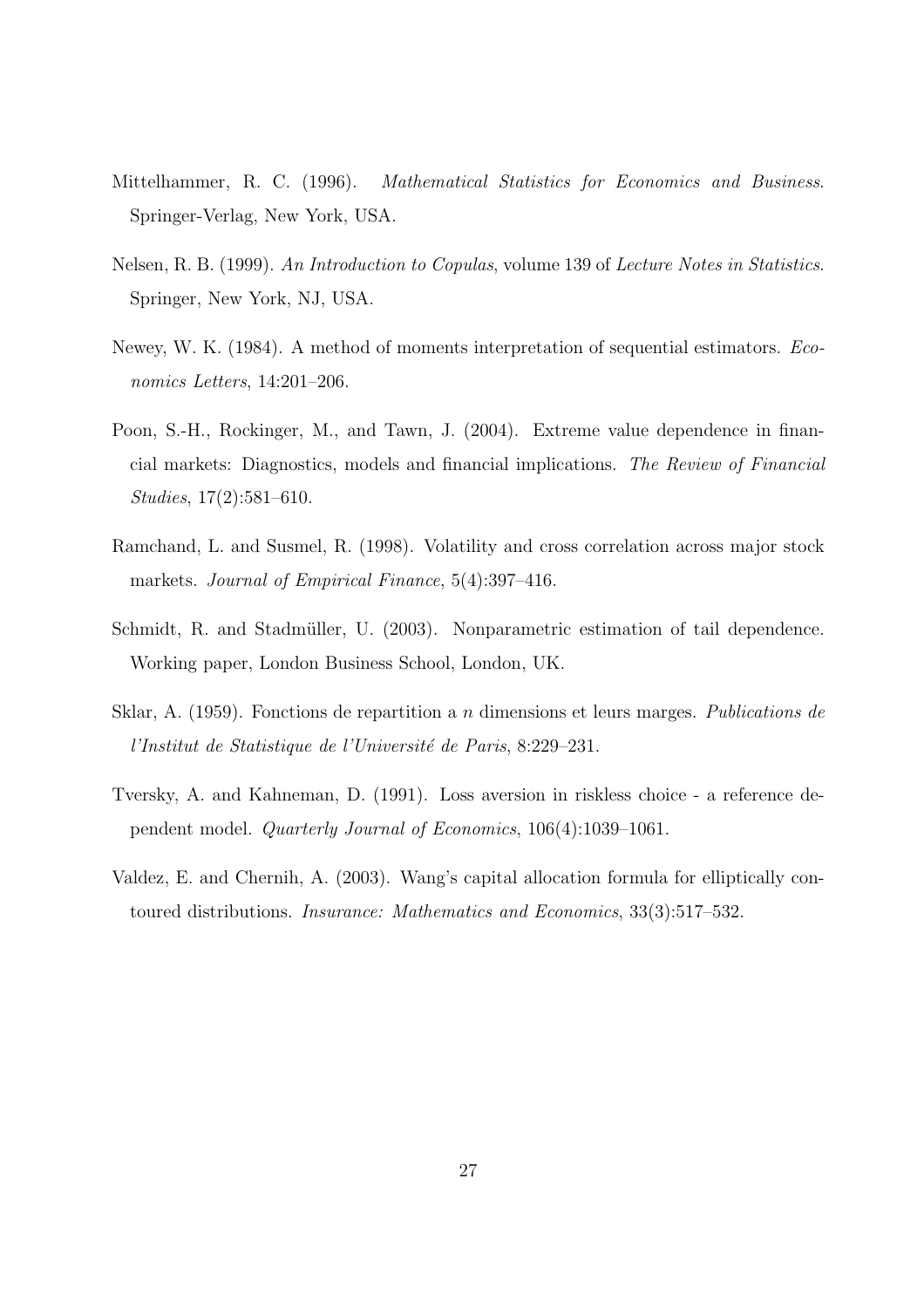|                  | stocks  | bonds   | real estate |  |
|------------------|---------|---------|-------------|--|
| mean             | 0.012   | 0.022   | 0.065       |  |
| volatility       | 1.26    | 0.34    | 0.81        |  |
| skewness         | 0.18    | $-0.34$ | $-0.33$     |  |
| kurtosis         | 4.60    | 3.83    | 7.34        |  |
| minimum          | $-5.83$ | -1.38   | $-5.19$     |  |
| maximum          | 5.73    | 1.08    | 4.68        |  |
|                  |         |         |             |  |
| (b) Tail indices |         |         |             |  |
| $\alpha$         | 5 31    | 4.62    | 2.60        |  |

(a) Summary statistics

| (b) Tail indices           |      |        |      |  |  |
|----------------------------|------|--------|------|--|--|
| $\alpha$ <sub>1</sub>      | 5.31 | - 4.62 | 2.60 |  |  |
| $\alpha_r$                 | 4.44 | 4.96   | 4.23 |  |  |
| $\alpha_l = \alpha_r$ 4.51 |      | 5.89   | 3.27 |  |  |

Table 1: Summary statistics and tail indices. Panel (a) reports summary statistics for the three index return series (in %) in our sample: S&P 500 Composite Index (stocks), JP Morgan Government Bond Index (bonds) and NAREIT All Index (real estate). The series consist of 1499 returns from January 1, 1999 to December 17, 2004. Panel (b) reports estimates for the left and the right tail indices ( $\alpha_l$  and  $\alpha_r$  respectively) and the estimates for the tail indices under the restriction that the left and right tail indices are equal ( $\alpha_l = \alpha_r$ ). The tail indices are estimated by Huisman et al. (2001)'s modified Hill-estimator, with the maximum number of observations used  $(\kappa)$  equal to 149.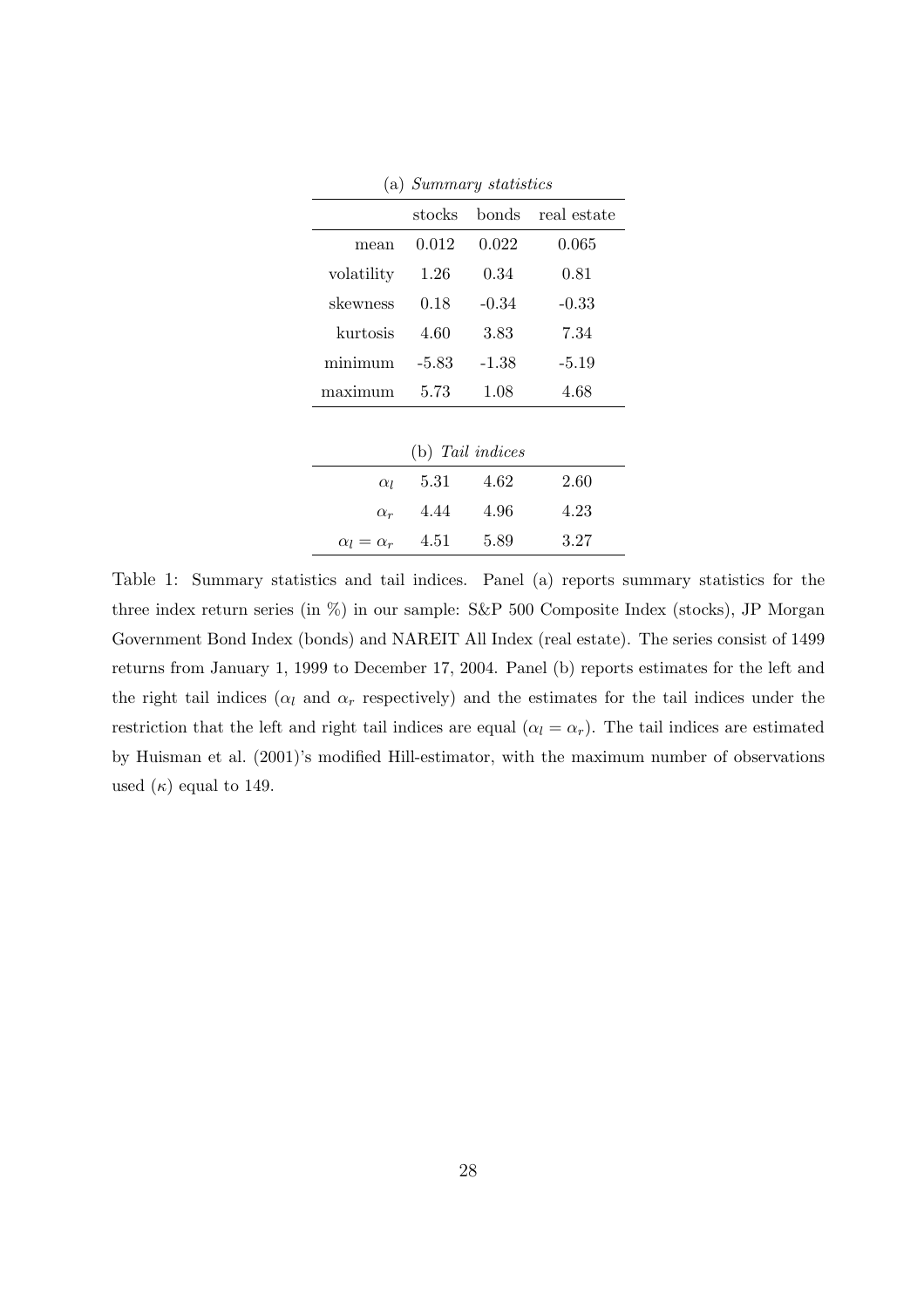|                     | (a) <i>Gaussian copula</i> |                     | (b) Student's t copula |                     | (c) <i>Gumbel copula</i>     |
|---------------------|----------------------------|---------------------|------------------------|---------------------|------------------------------|
| $\rho_{s,b}$        | $-0.200(0.024)$            | $\rho_{s,b}$        | $-0.195(0.026)$        | $\alpha_1$          | 1.42(0.028)                  |
| $\rho_{s,r}$        | 0.471(0.018)               | $\rho_{s,r}$        | 0.471(0.020)           | $\alpha_2$          | $1.000~(0.038)$ *            |
| $\rho_{b,r}$        | $-0.073(0.026)$            | $\rho_{b,r}$        | $-0.074(0.027)$        |                     |                              |
|                     |                            | $\nu$               | 12.1(2.76)             |                     |                              |
| $\log L$            | 218.44                     | $\log L$            | 230.47                 | $\log L$            | 183.55                       |
| $d_{KS}$            | $0.026$ [0.013]            | $d_{KS}$            | $0.0095$ [0.98]        | $d_{KS}$            | $0.035 \leq 5 \cdot 10^{-5}$ |
| $d_{\overline{KS}}$ | $0.012$ [0.0006]           | $d_{\overline{KS}}$ | $0.0024$ [0.9980]      | $d_{\overline{KS}}$ | $0.0082$ [0.0003]            |
| $d_{AD}$            | $0.058$ [0.34]             | $d_{AD}$            | $0.044$ [0.69]         | $d_{AD}$            | $0.28$ [0.33]                |
| $d_{\overline{AD}}$ | $0.030$ [0.00073]          | $d_{\overline{AD}}$ | $0.0065$ [0.9993]      | $d_{\overline{AD}}$ | $0.026$ [0.0016]             |

Table 2: Estimation and test results for the Gaussian, Student's t and Gumbel copula. Panels (a) to (c) report the parameter estimates, log likelihood values and distance measures. The copulas are estimated on daily returns from the S&P 500 Composite Index, the JP Morgan Government Index and NAREIT All Index from January 1, 1999 to December 17, 2004 using the IFM method (Joe, 1997). The marginal distributions are constructed using the semi-parametric method by Daníelsson and de Vries  $(2000)$ , with cut-off probabilities 0.01 and 0.99 for the left and right tail respectively, and tail indices estimated using the modified Hill-estimator by Huisman et al. (2001) (see Table 1). For both the Gaussian and the Student's t copula we report the correlation coefficients for stocks and bonds  $(\rho_{s,b})$ , stocks and real estate  $(\rho_{s,r})$  and bonds and real estate  $(\rho_{b,r})$ . For the Student's t copula we include the degrees of freedom parameter  $\nu$ . The parameters for the Gumbel copula refer to Bouyé (2002)'s extension of the standard Gumbel copula, applied to the survival copula. Parameter  $\alpha_1$  refers to the dependence between stocks and real estate;  $\alpha_2$  to the dependence between stocks and real estate on the one hand, and bonds on the other. Standard errors are reported in parentheses. (In the estimation  $\alpha_2 = 1 + a^2$  is used; the standard error marked with  $*$  corresponds with a.) The lower part reports the distance measures resulting from the test procedure. The values for the distance measures result from the evaluation step, applying the transformation in Eq. (11) for the Gaussian copula and in Eq.  $(12)$  for the Student's t copula. The p-values, based on 10,000 simulations as described in the simulation step, are reported in brackets.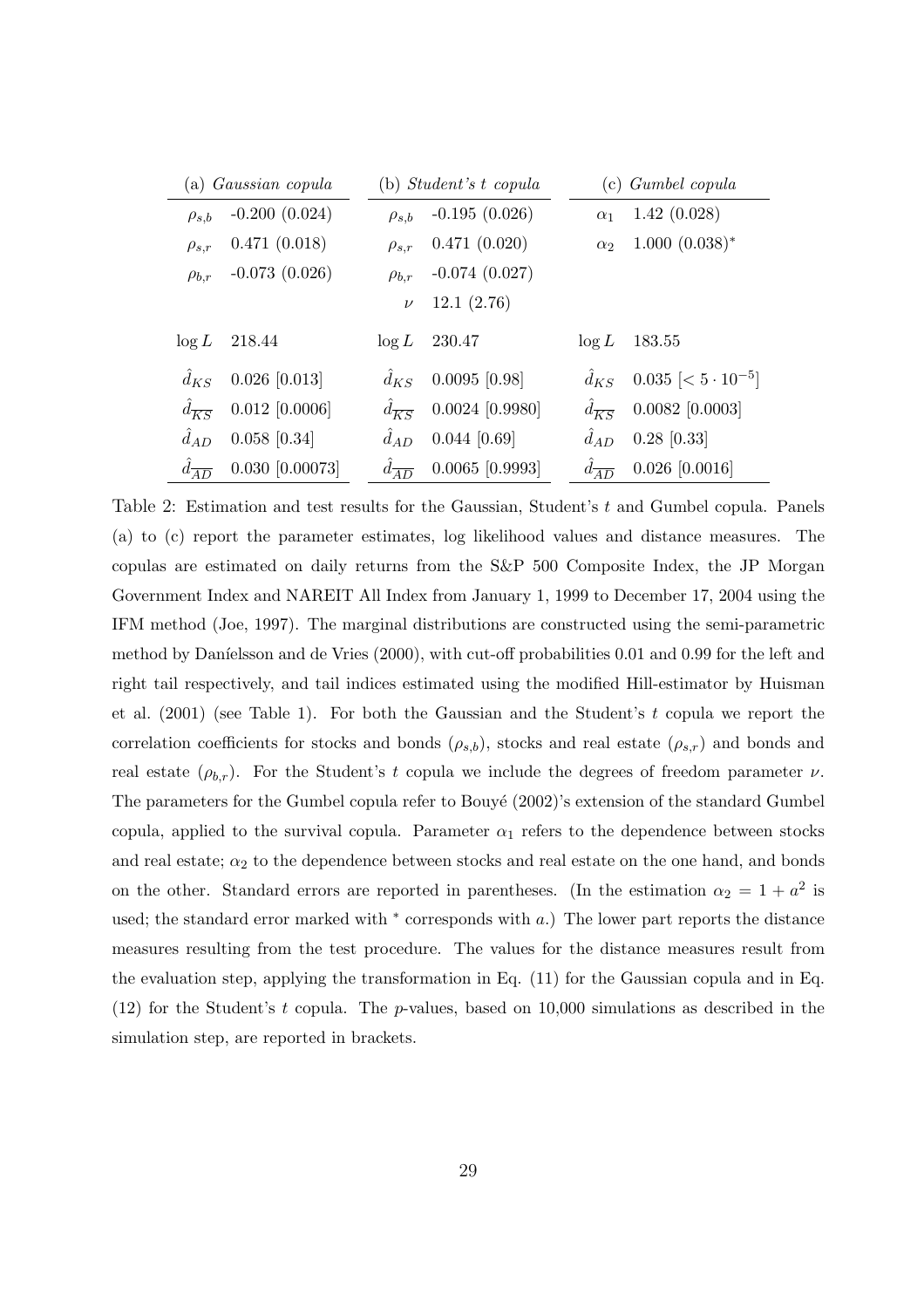|                | stocks and     | stocks and  | bonds and   |
|----------------|----------------|-------------|-------------|
|                | bonds          | real estate | real estate |
| $\chi_l$       | 0.0049(0.19)   | 0.69(0.32)  | 0.36(0.26)  |
|                | $\leq 10^{-3}$ | [0.17]      | [0.007]     |
| $\bar{\chi}_r$ | 0.019(0.20)    | 0.619(0.31) | 0.48(0.29)  |
|                | $\leq 10^{-3}$ | [0.11]      | [0.035]     |

Table 3: Estimates for the asymptotic independence parameter  $\bar{\chi}$ . We report the estimated asymptotic independence parameters for both the left tails and the right tails of the different combinations of the returns on stock, bond and real estate indexes. The estimates are based on the tail index estimate for the right tail resulting from Huisman et al. (2001)'s modified Hillestimator, which is applied to the series that results from taking the minimum of each couple of transformed observations. The observations are the returns on the S&P 500 Composite Index, the JP Morgan Government Index and NAREIT All Index from January 1, 1999 to December 17, 2004. All observations  $x_i$  are transformed to  $-1/\log F_i(x_i)$  for the left tail-independence parameter and  $-1/\log(1 - F_i(x_i))$  for the right tail-independence parameter. The marginal distributions are constructed by the semi-parametric method by Daníelsson and de Vries (2000) (see Table 1). Standard errors are reported in parentheses. In brackets the p-values for the hypothesis  $\bar{\chi} = 1$  are reported.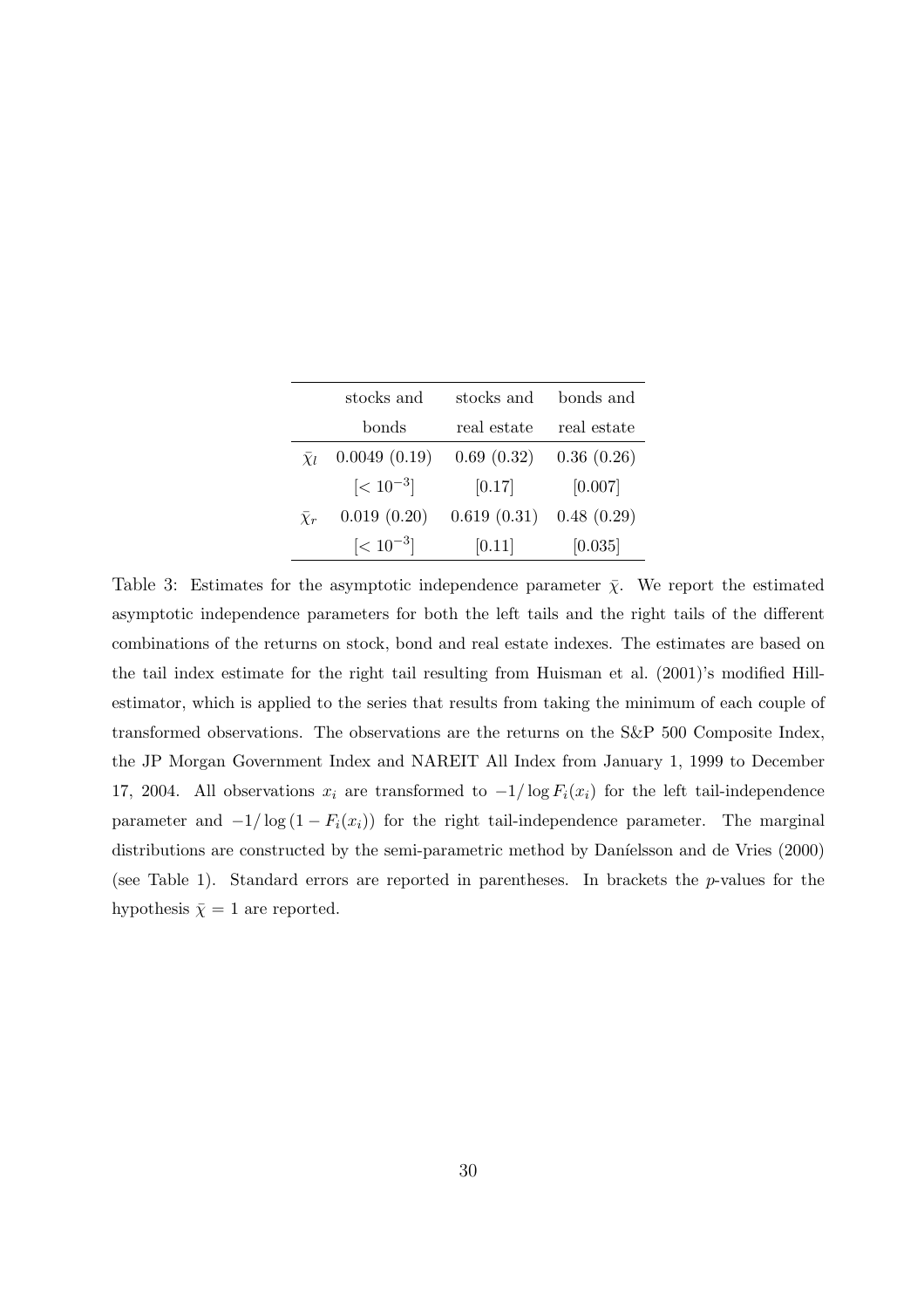

(b) bonds

−0.95 −0.90 −0.85 −0.80 −0.75 −0.70 −0.65 −0.60 −0.55 −0.50 −0.45 −0.40